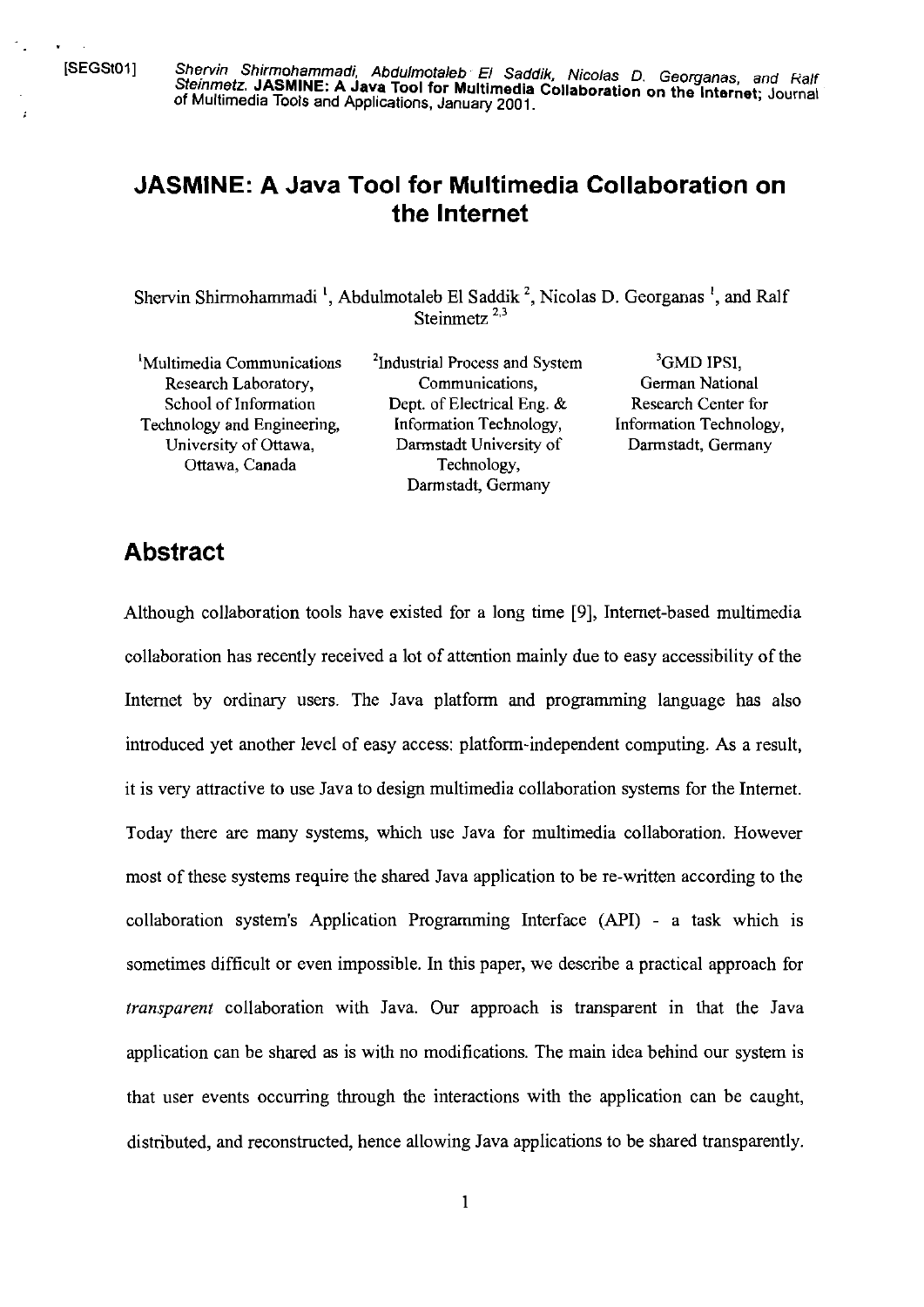Our architecture allows us to make the huge installed base of Java applications collaborative, without any modification to their original code. We also prove the feasibility of our architecture by an implementation.

## **1. lntroduction**

Since the advent of the Intemet, the computing and communications industry have progressed very rapidly. Today, any User with **a** desktop Computer can access and share multimedia documents with others through the Intemet. Furthennore, this accessibility is being extended beyond desktop Computers and into *Information Appliances:* consumer devices that bring together computing and communications in one box to ordinary users. Examples of these devices are Web TVs, Net Gaming devices, Intemet Screen Phones, and Network Computers. According to a report published by the International Data Corporation, some five million such devices were used in 1998, with over forty million projected to be in use by 2001 [5]. In addition, all these devices will be interconnected through pervasive computing technologies and Systems such as JINI [15]. It seems certain that in the near future every Person, no matter where located geographically, will be equipped with some sort of network computing capability, either by means of conventional desktop computing or through information appliances. This not only means that geographically-distributed people will be able to easily communicate, but also "collaborate"; i.e., share multimedia documents and applications. Examples are joint editing, whiteboarding, joint browsing, and multi-user presentations, used in a variety of applications such as conferencing, collaborative design, training and telelearning.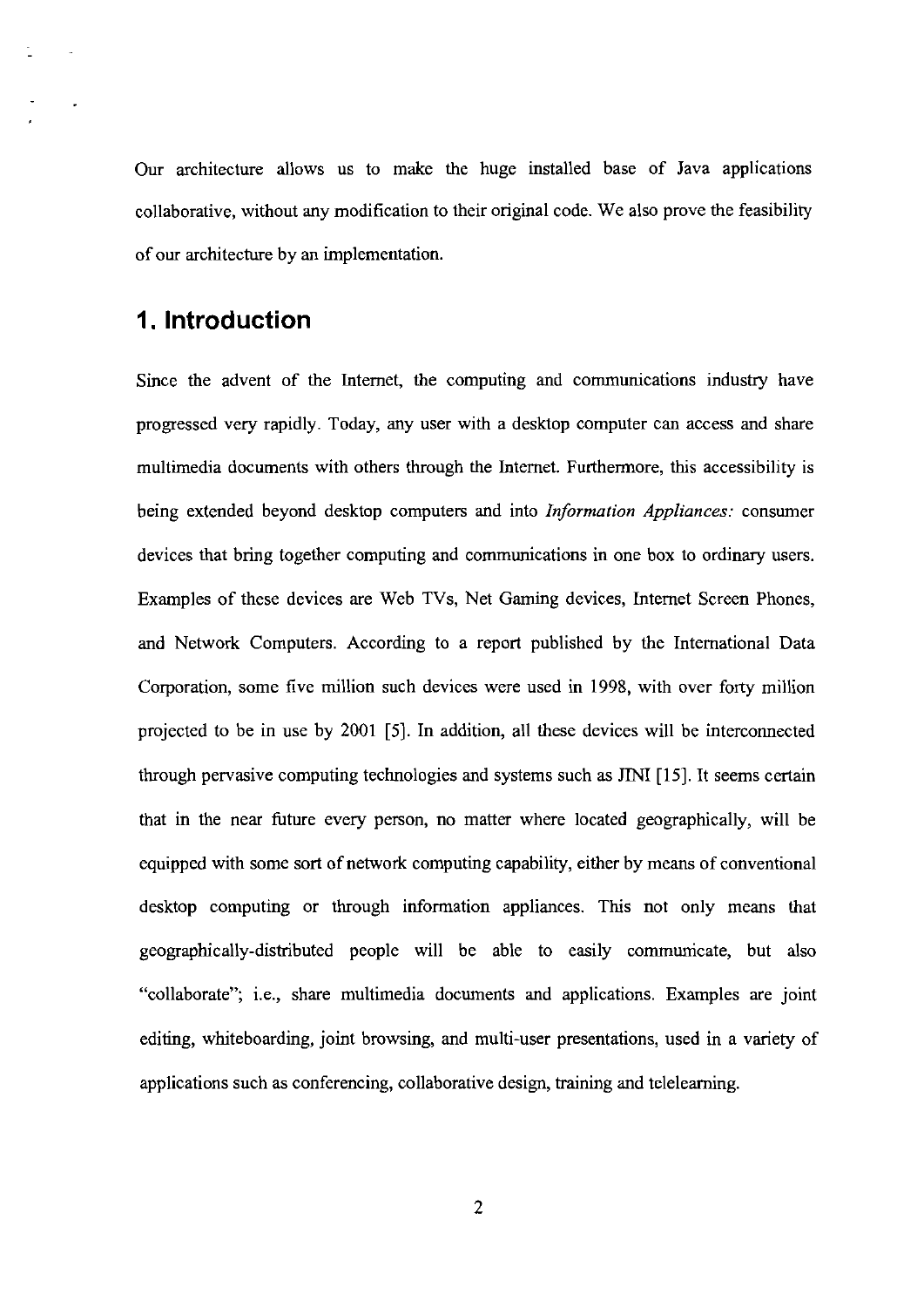**A** problem with many collaborative applications is their platform dependence leading to the fact that users communicating in heterogeneous environments are restricted in their choice of a cooperative application. For example some users might choose UNIXworkstations, while others might prefer Windows 95198MT or Macintosh. But with the introduction of Java it became possible to overcome these problems. Consequently diverse approaches emerged which used Java for developing collaborative systems, producing a variety of toolkits and platforms [12] [I] [2] [8]. However, almost every System described in the literature requires the use of an **NI,** or tries to replace some core Java-components with self-defined collaborative components.

The approach presented in this paper differs ftom other approaches in the way that we neither propose a new API for developing collaborative systems nor try to replacc core components at run time. In fact a great varieiy of well-designed applets already exist on the World Wide Web which were developed to be run as stand-alone and it would not be acceptable or possible for many developers to re-implement or change these programs to make them work in a collaborative way. In our architecture, we make use of the Java Events Delegation Model [13] to extend the capabilities of Java applications in a way that stand-alone applets can be used in a collaborative way. The delegation event model of JDKl. I provides a standard mechanism for a source component to generate an event and send it to a Set of listeners. Furthermore, the event model also allows to send the event to an adapter, which then works **as** an event listener for the source and as a source for the listener. Because the handling of events is a cmcial task in developing an application, this enhancement makes the devclopment of applets much more flexible and the control of the events much more easier.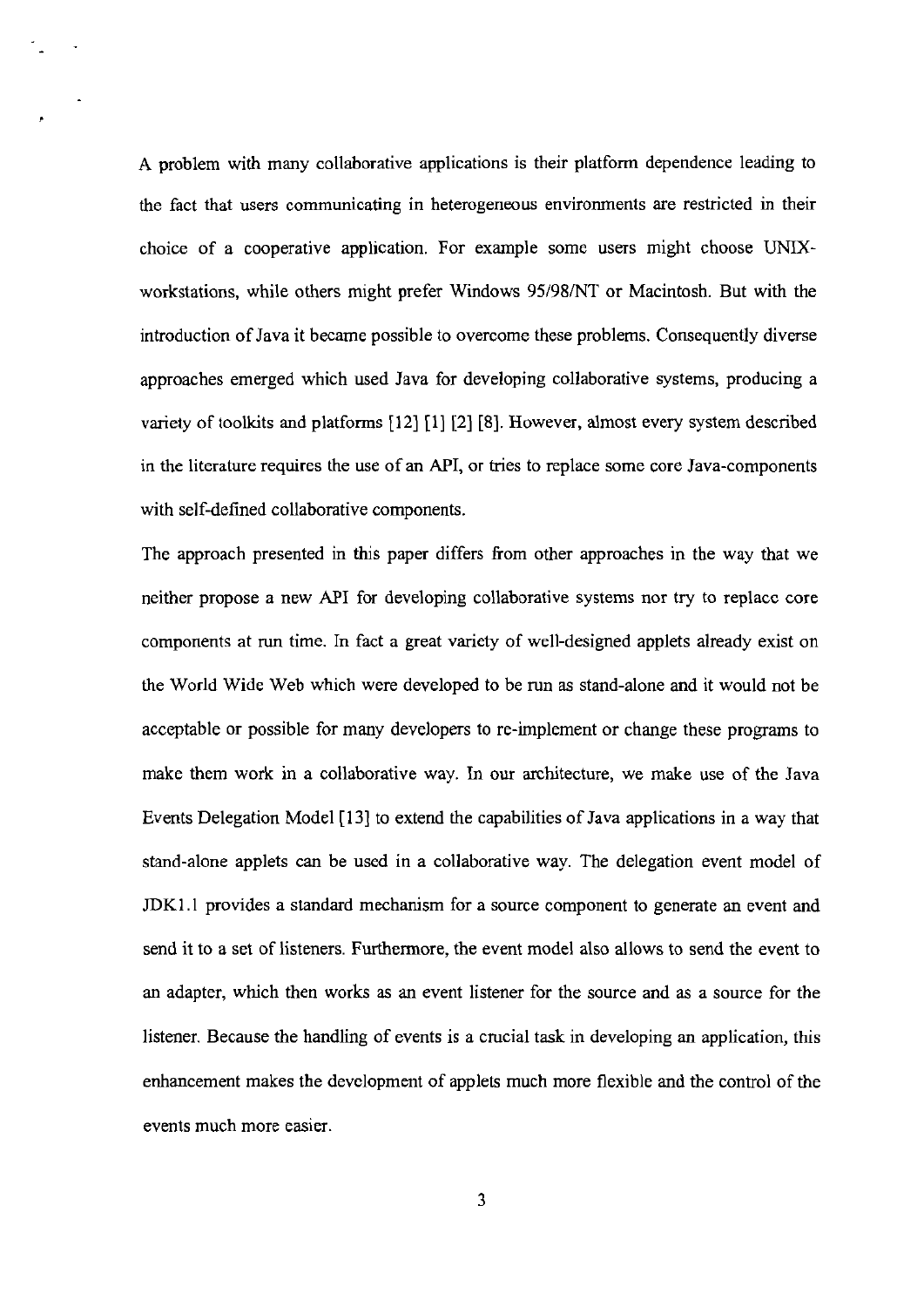The practicality of our architecture is proven by an implementation. We have developed a collaboration system, called JASMINE', which facilitates the creation of multimedia collaboration sessions and enables users to share Java applets and applications, which arc either pre-loaded or brought into the session live. The system also provides basic utilities for session moderation and floor control. Our approach applies to both applets and applications and hence these terms are sometimes used interchangeably in this document. The rest of the paper is organized as follows. Section 2 discusses the system architecture, while section 3 describes the implementation of JASMINE. Section 4 presents a perfomance evaluation of our system, followed by discussion of related work in section 5. Finally section 6 concludes the paper and gives **an** outlook for future work.

## **2. Architecture**

Basically speaking, the core technology behind any collaboration tool is a mechanism to enable a User to send updates to other users about the interactions that are made to a shared application, as illustrated in figure 1. For example, when one user draws a line on a whiteboard, the system informs the whiteboards of other users so that they also draw the same line. The mechanisms to propagate these "updates" vary according to the design or intended use of the system. Some systems send graphical display updates of the portion of the screen that was changed; the receiver simply redraws that portion usmg the graphics update. Some other systems send the system's graphical events that were generated as a result of a user's interaction, the receivers then process the events as if generated locally; hence reproducing the interaction at every user [6] [7]. Another approach is the use of

<sup>&</sup>lt;sup>1</sup> JASMINE: Java Application Sharing in Multiuser INteractive Environmnets.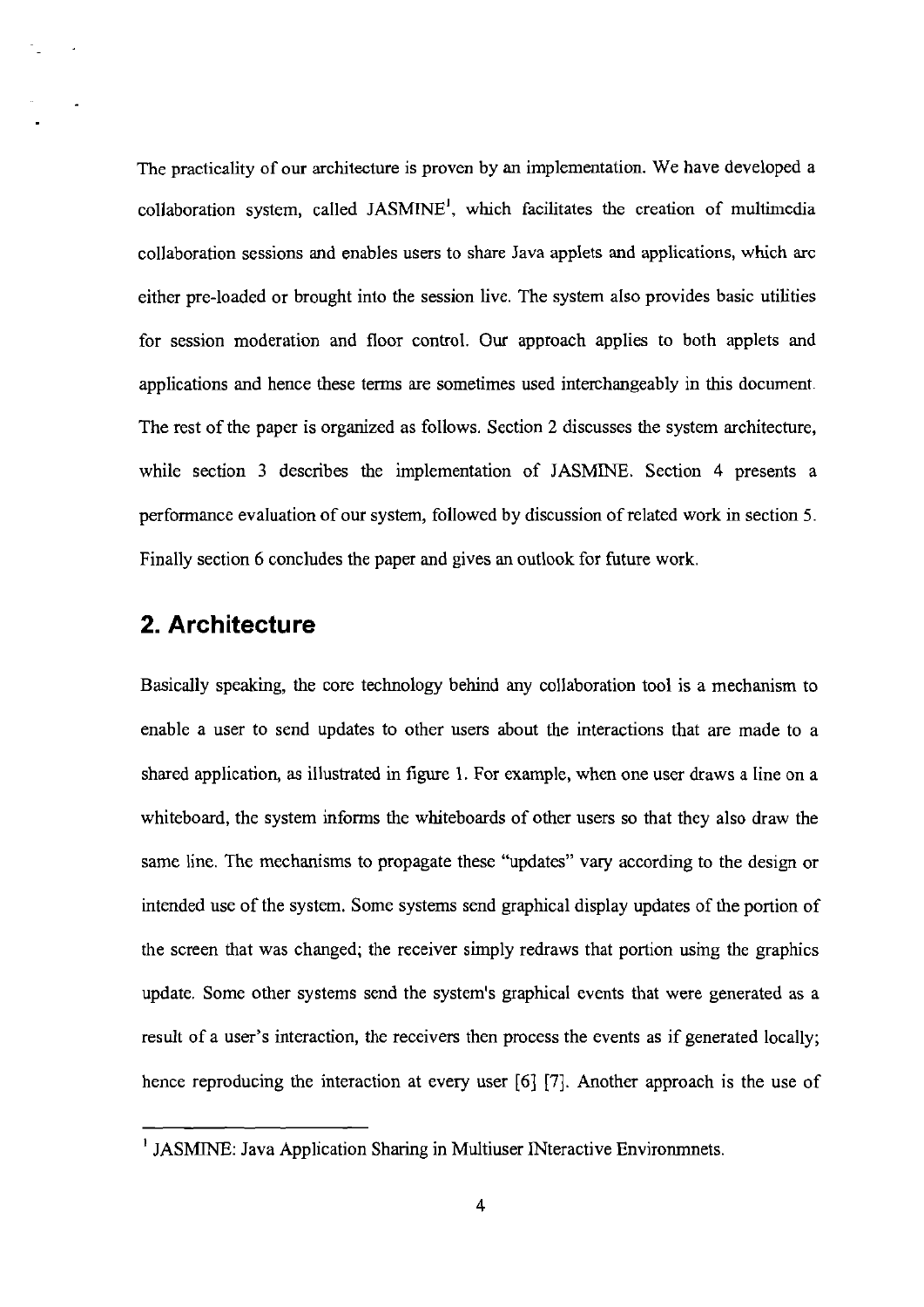object tokens, whereby an update message is preceded by a token that defines the semantic of that update message. By lookig at the token, the receivers can determine what action to perforrn; for example draw a line, erase an area, elc. **[12],** 



Figure 1. A generic collaboration system

All of these approaches can be implemented using a centralized or fully distributed communication infrastructure. Furthermore, they can be implemented as real-time or nearreal-time Systems. Howevcr, they all have one thing in common: they all must use reliable communication, such as TCP, for their update messages. Although suitable for real-time video/audio data transfer, unreliable communication such as UDP or regular multicasting is not suitable for the transfer of application update messages since these applications, by nature, cannot afford to lose any update data.

To optimize the use of bandwidth and compensate for latency, we have to choose an approach that sends **as** small amount of information as possible for the updates. Graphics updates are therefore not suitable because of their bulkiness and heavy use of bandwidth. Event updates and object tokens are better candidates. Object tokens are heavily based on the specific application, and must in fact be hard-coded into the shared application - an approach, which is not transparent. This leaves us with Event updates, which are what we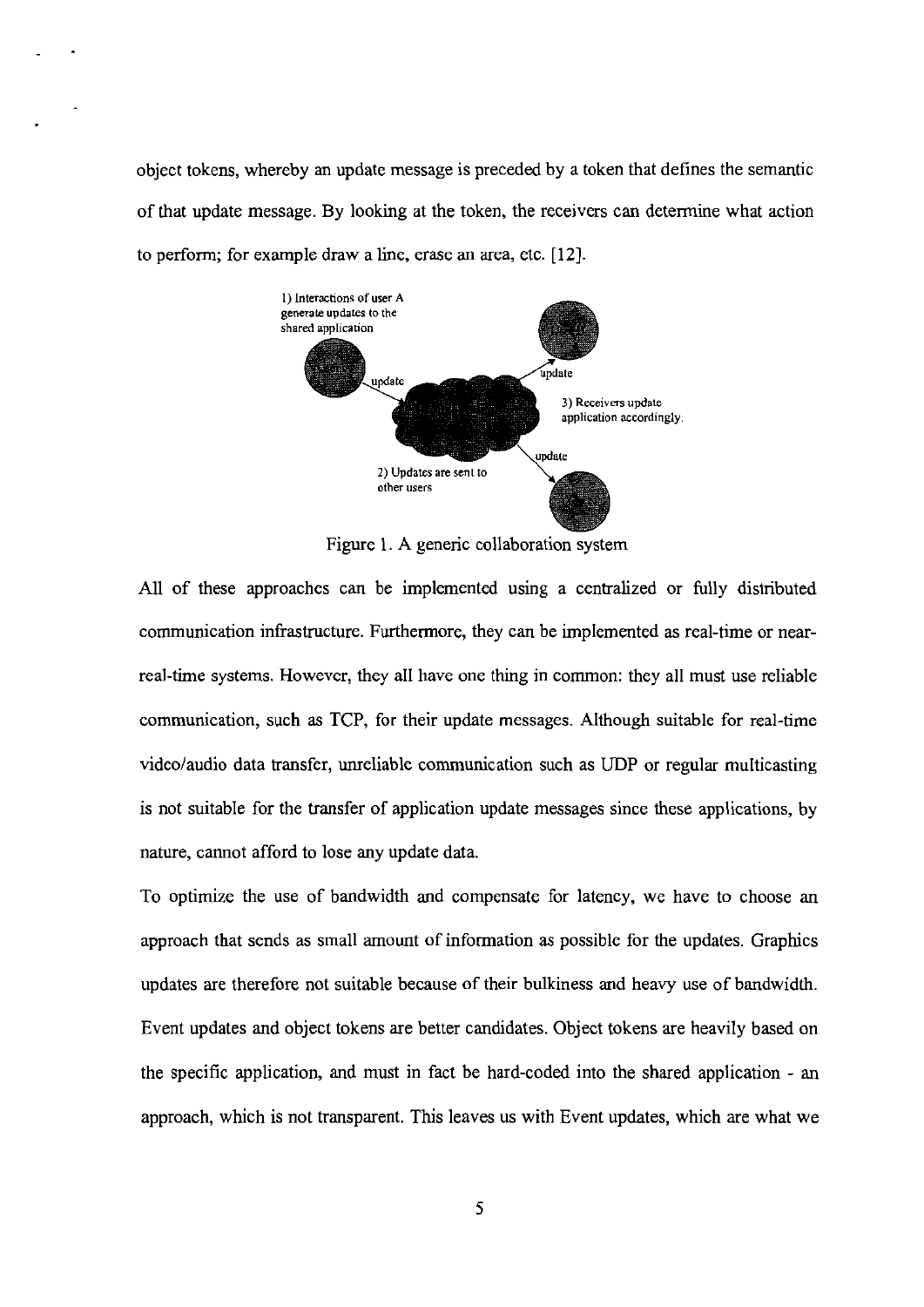use in our approach.



Figure *2* illustrates the overall concept, where our collaboration framework wraps around an applet that is to be shared. The framework listens to all events occurring in the graphical User interface of the applet and transmits these events to all other participants in order to **be** reconstructed there. The framework captures both AWT-based and Swingbased events. After capturing the event, it is sent to the communication module where the event is sent to all other participants in the session (Figure 3).



Figure 3. Overall System Architecture of JASMINE.

In the next sections we are going to discuss the architecture in more details, first the client side, and then the communication module.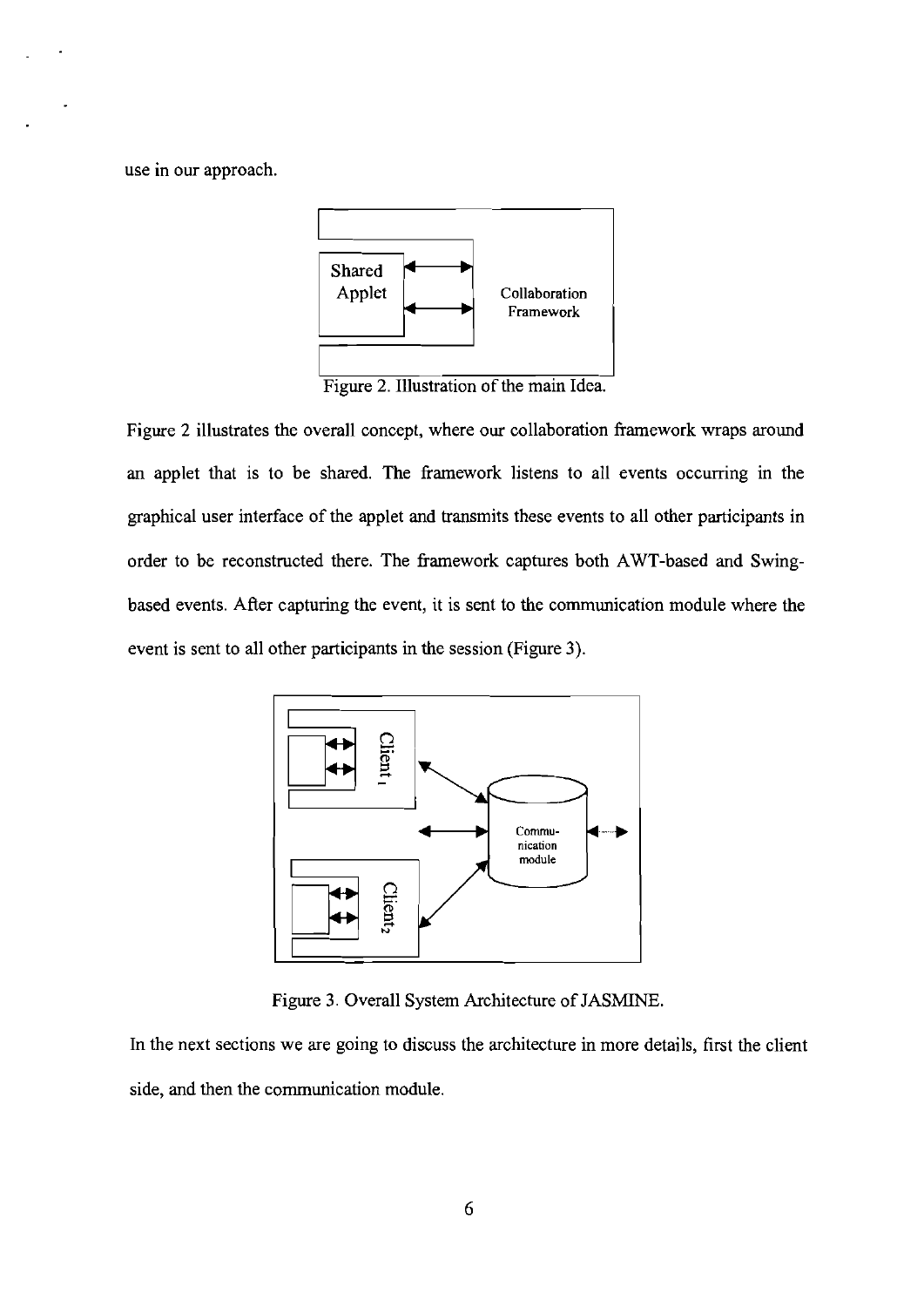#### 2.1 **Client side**

The JASMINE client can be seen as a component adapter. Every event occurring at the graphical User interface of the application is sent to this adapter, which then sends the events to the collaboration server (JASMINE-Server). The client is a Java application, which consists of the following components:

- Collaboration Manager
- Component Adapter
- Listener Adapter
- Event Adapter

These components are discussed next.

#### 2. I. I **Collaboration Manager**

The Collaboration Manager is the main component on the client side and provides the user with a graphical interface offering options such as joining the session, starting and sharing applications/applets and chatting with other participants. The collaboration manager is also responsible for dispatching extemal events coming from the communication module and forwarding them to the component adapter, as well as receiving internal events from the component adapter and sending them to the communication module.

#### 2.1.2 **Components Adapter**

The Component Adapter maintains a list of the GUI-components of all applications and applets. This list is created with the help of the **java.awt.Container** class, which allows us to get references of all applet components **[13].** With the help of the main window of an application, a list of the GUI components in the application can directly be created. Therefore, the main window of an application loaded by the Collaboration Manager is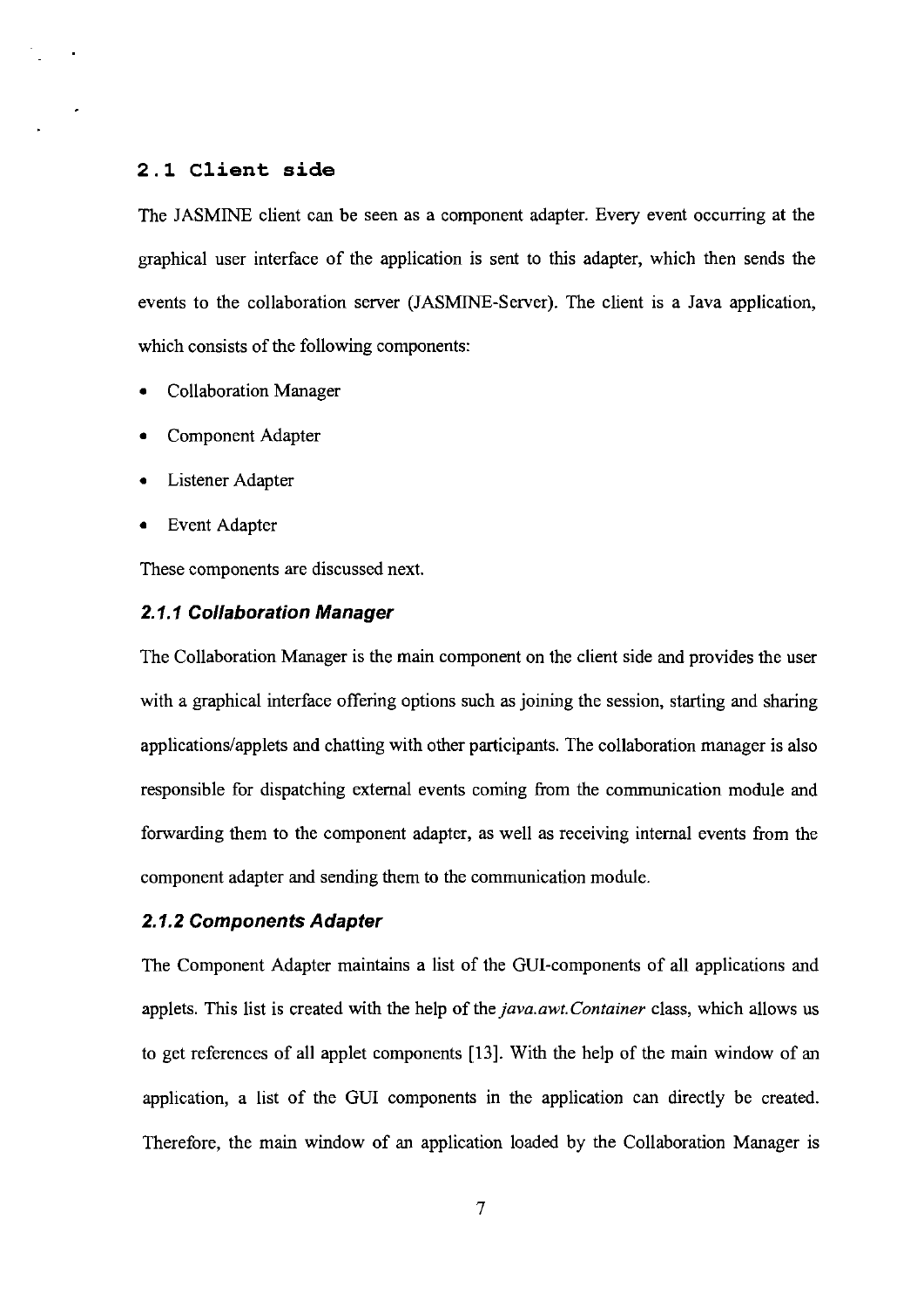registered by the Component Adapter. However, Java applets do not use stand-alone windows. They are an extension of the class *java.applet.Applet* and thus of *java.awt.Pane1.* Hence, applets can be easily placed into a window, which can then be registered as the main window for the applet. All these registrations are done at the Component Adapter. **An** example Syntax of the registration by the Component Adapter is shown in Figure 4.

> ..... Class CI = **Class.forName(c1assNarne);**   $11$  If it is an applet, instantiate and locate  $11$  it in a Frame myApplet = **(Applet)cl.newInstance();**  myApplet.init();  $my Window = new Frame("Title"$ ; myWindow.add("Center", myApplet);  $11$  Otherwise (if it is an instance of Window) just  $//$  instantiate it myWindow = **(Window)cl.newlnstance();**  11 Register this Frame as main Frame I/ by Components Adapter **ComponentsAdapter.addContainer(myWindow);**  ....

Figure 4: Excerpt of the instantiation method

After the registration is done a list of all Swing and/or AWT-components within the loaded application/applet is created. This task is done in the same order on each client, so that a component has the Same reference identification at all clients. These references are used to point to specific components, which are the source of the events generated intemally and the recipient of the events generated extemally. With the help of the references, the recipient of an incoming event is located and the event is reconstmcted on each client, **as** if it occurred locally.

### **2.1.3 Listener Adapter**

The Listener Adapter implements several AWT listeners, which listen to *MouseEvent* and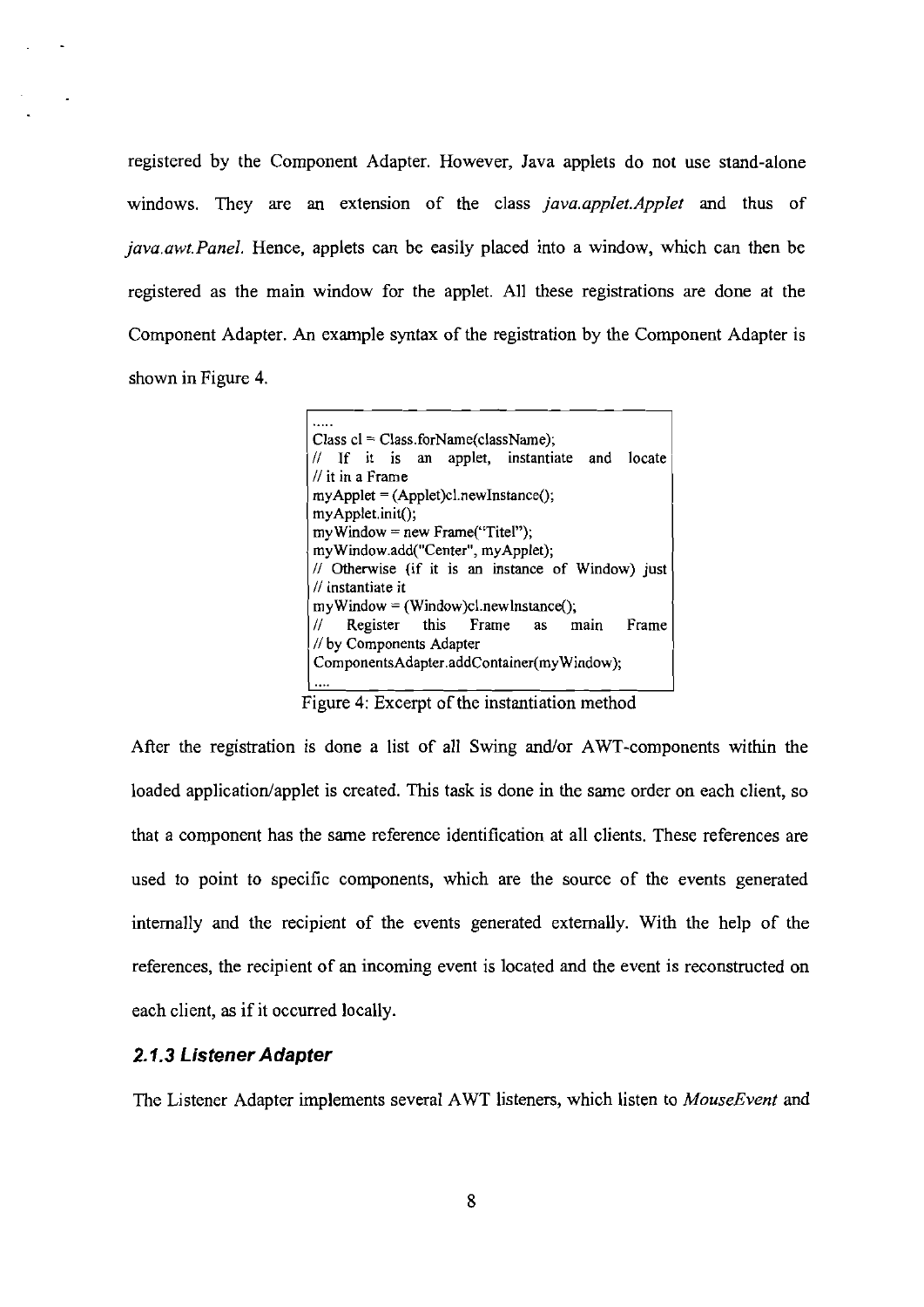*KeyEvent* for all AWT-components except of *java.awt.Scrollbar, java.awt.Choice* and *java.awt.List.* For these components the Listener Adapter listens to *AdjustmentEvent, ZteinEvent* and *ActionEvent.* When an event occurs on the GUI of the application, the Listener Adapter catches it, converts it to an external event, and fonvards it to the Collaboration Manager. The Collaboration Manager in **turn** sends this event to the communication module, which propagates the event to all other participants.

### **2.1.4 Event Adapter**

The Event Adapter works opposite to the Listener Adapter: it converts incoming extemal events to AWT events, which can then be processed locally.

### **2.1.5 Data Flow**

Let us summarize the client side's architecture through the following data flow diagram. Figure 5 shows the overall event circulation of the system.



Figure 5: Events circulation

There are two main data paths in the system: the first path is labeled with numbers 1,2 and **3.** This path is used to send the intemal AWT events to the communication module, and it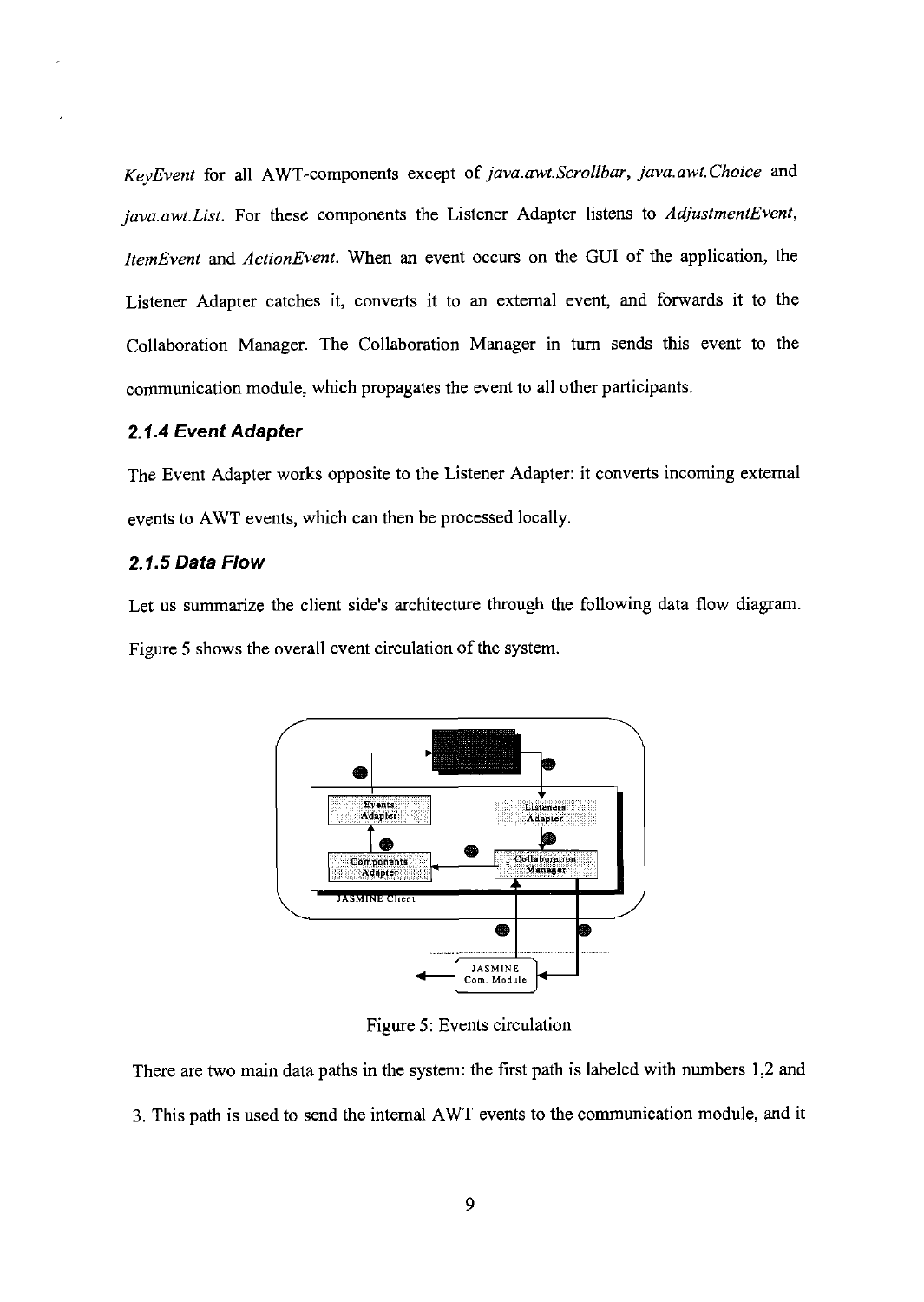works as follows: any Event occurred in a Java-application is caught by the Listener Adapter. The Listener Adapter first tests whether the event is an extemal or an intemal event. It then sends only the intemal events, which were not received from other clients, to the Collaboration Manager, which in turn sends the events to the communication module. Via the second data path shown in figure 5 with numbers 4, 5, 6 and 7, the extemal AWT events received from the communication module are captured by the Collaboration

Manager and the Component Adapter in order to reconstruct the event locally. Afler receivmg the remote event, the Component Adapter extracts the information about its target component and sends this information together with the events to the Event Adapter. The Event Adapter converts the event to normal AWT events and sends them to the application, which then reacts to the event in the Same manner as it would to a local user's interaction with the application's GUI.

#### 2.2 **Communication Module**

The comminations module's main purpose is to receive events fiom the collaboration manager and propagate them to all participants in the session. It abstracts the network and communication functionalities from the client side so that the client side need not wony about how the events are actually transmitted over the network. This module is separated fiom the rest of the System because it can be implemented in many different ways based on the communication environment. As mentioned earlier, reliability is a non-negotiable requirement for collaborative applications since loosing even one event can potentially disrupt the collaboration session. This means that the communication module must be implemented by either reliable multicast (RM) or TCP.

Each of these approaches has certain advantages and disadvantages. The obvious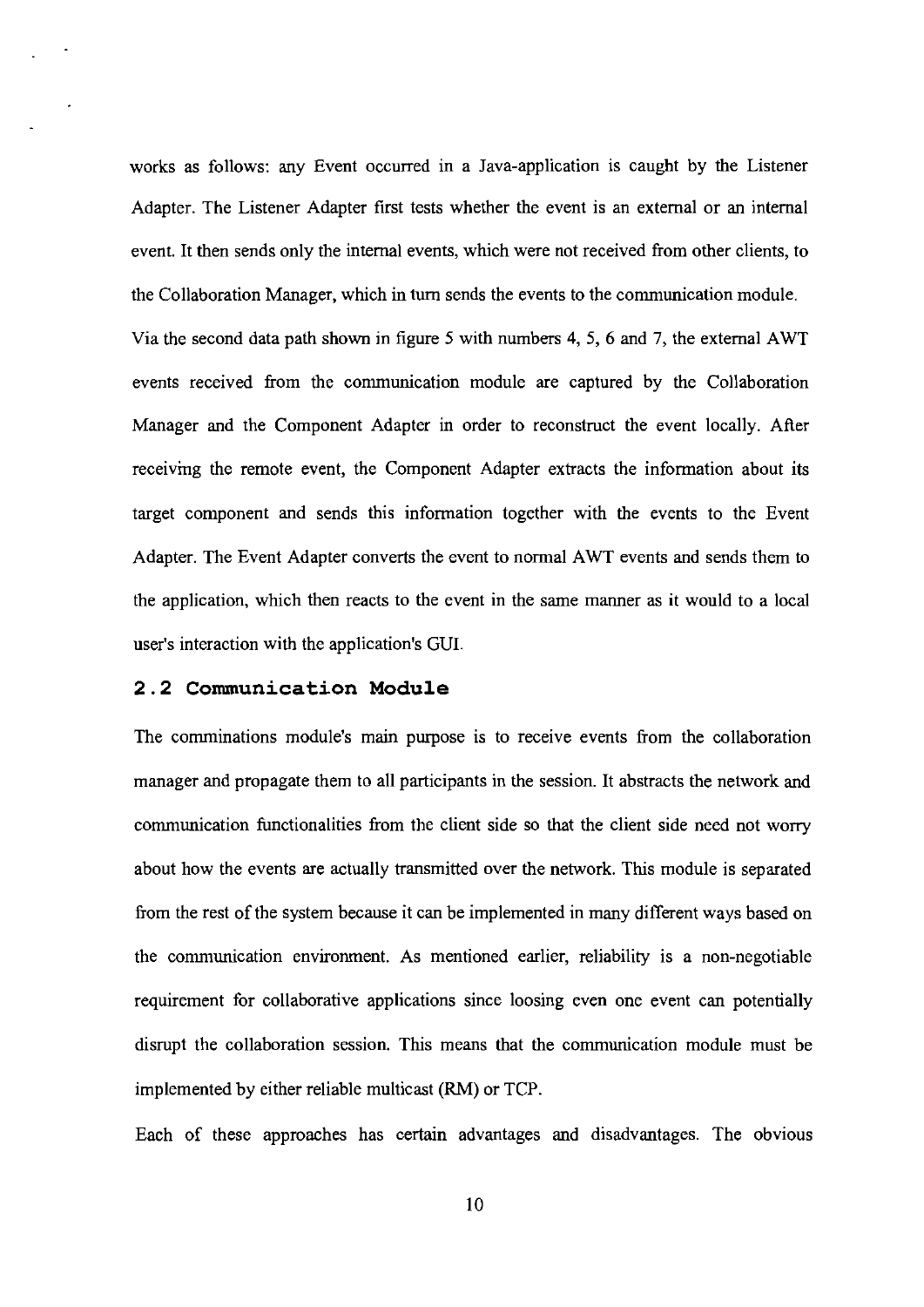disadvantage of the one-to-one TCP linking approach is scalability: the more users there are, the more network comections are required. What's worse is that the number of connections increases non-linearly with increasing number of users. However, using a client-server approach can substantially decrease the number of network connections. Each client establishes a TCP comection only to the server as opposed to each and every other client. The server then becomes responsible for sending messages between users. The main disadvantage of a server-based approach is the additional delay caused by the server's processing of the incoming events, which sometimes makes the server the bottleneck of the system.

There are many advantages in using RM for the implementation of the communication module. RM technology uses substantially less bandwidth and produces lower delays than a TCP-client-sewer based approach. But the disadvantages of the RM approach are practical ones, not theoretical ones. All RM technologies available are based on UDP multicast. Multicast support in today's Intemet is far from acceptable and in fact today's Internet leaves a lot to be desired when it comes to multicasting. The M-bone tries to compensate this lack of adequate support, but even then a great portion of a multicast session's traffic are "tunneled" through the non-multicast portions of the Internet. In addition, joining and maintaining M-bone connectivity is not a trivial task; one cannot expect ordinary users to easily connect to the M-bone. Furthermore, RM technology is still maturing and standards are still being made. As a result there are many incompatible RM implementations today but mostly for research/experimentation purposes [14].

With JASMINE, our main goal is to create a system that can be accessed by the most number of people and in fact that's why we chose the Java technology. From practical

 $11$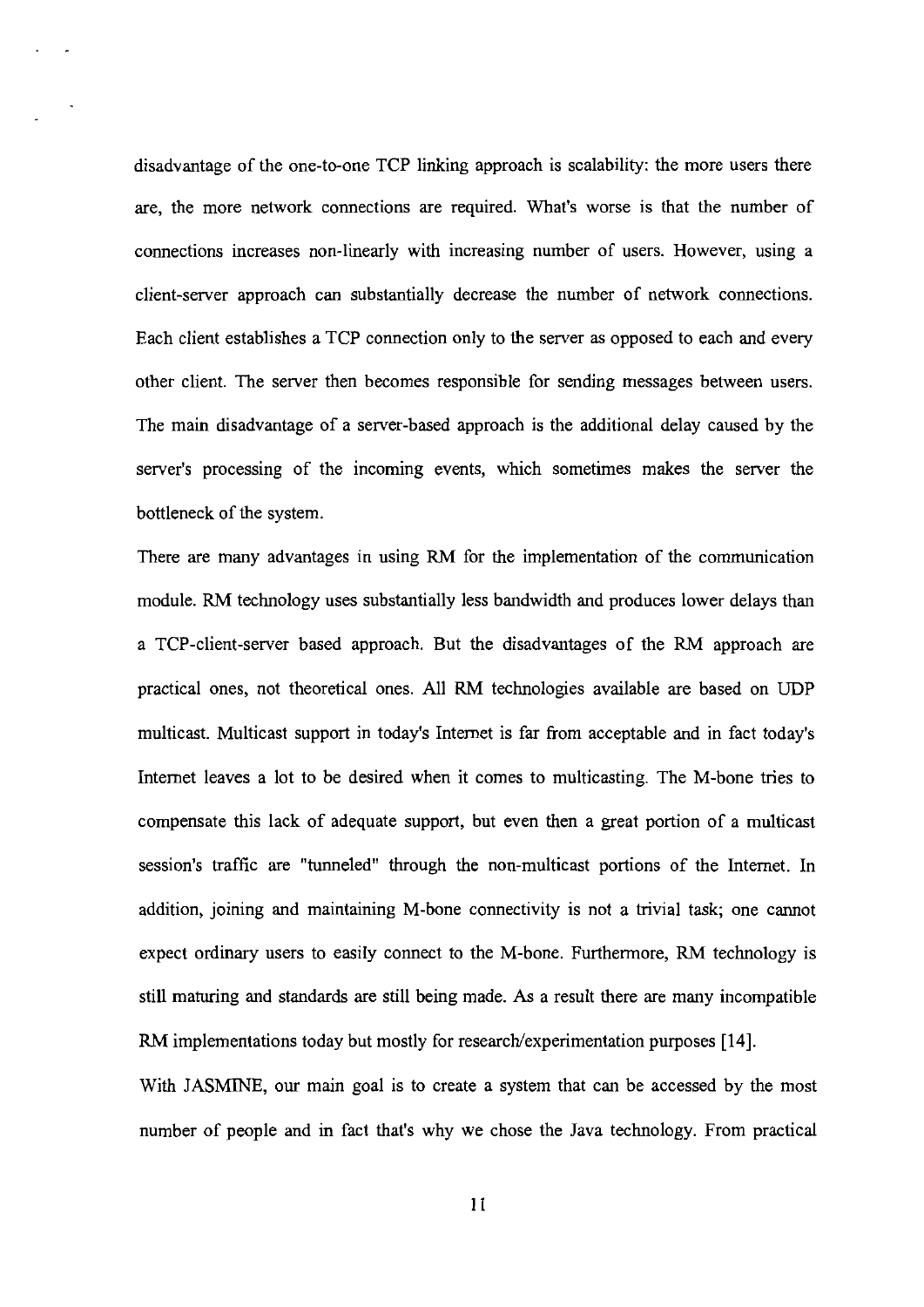stand-point, it makes little sense to implement the communication module in such a way that most ordinary Intemet Users won't be able to use it, or will have to go through a great deal of comection set-up just to use our system. We therefore decided to implement the communication module with a TCP-client-server design. As we will see later in the performance evaluation section, the performance of this design is quite adequate for small to medium-sized group collaboration sessions.

### **2.2.1 JASMINE Server**

JASMINE uses a multithreaded server, where the main server launches a sub-server for each user joining the session. The sub-server is responsible for processing only the update messages or requests coming in from its own client. Once the sub-server receives the update message, it will send it to all other clients in the session (figure *6).* This will create a fast system response, at the expense of more resources utilized due to sub-server threads. However, usually only one client at a time can control and interact with an application (due to floor control as we will see), and most threads will simply be waiting and won't consume too much resources.

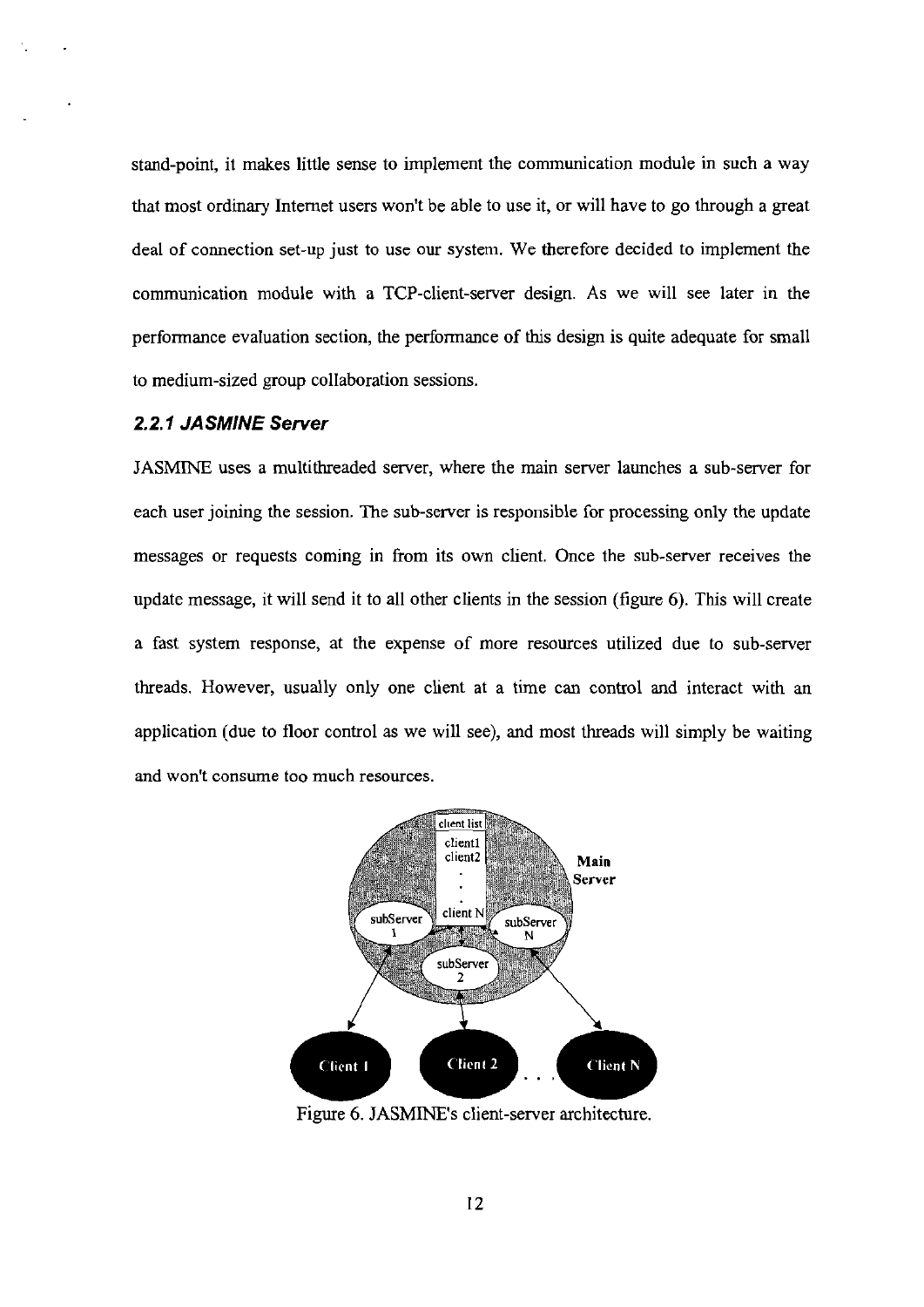will see next. data exchange. Data exchange is of particular importance for multimedia sessions as we session. It provides services for session moderation and management, floor control, and But it also provides other services, which are necessary for maintaining a collaboration The server's main job is to propagate the incoming events from a user to all other users.

### **2.2.2 Advanced Multimedia Applications**

functionalities, hence the transparent feature of the system is somewhat diminished. However, an application must specifically use the API to take advantage of these server provides a high-level API that can be used for these type of advanced requirements. "pause on frame number 57" to maintain consistency among all users. The JASMINE synchronized. Hence there is a need to send control messages between clients, such as player, at each client the video player will pause on a different frame and clients will not be sufficient because when other clients receive the pause event and apply it to their video pause button, simply capturing the "pause event' and sending it to all other clients is not of a collaboration session where a video applet is being played. When one user presses the multimedia applications such as synchronization, quality of service, etc. For example, think multimedia applications [12]. This fact is due to specific services that are required by As discussed in the literature, a pure transparent collaboration system is not sufficient for

## 3. Implementation

Figure 7 illustrates a sample screenshot of a typical JASMINE session. It shows the client's Collaboration Manager and some shared applets and applications running in the session.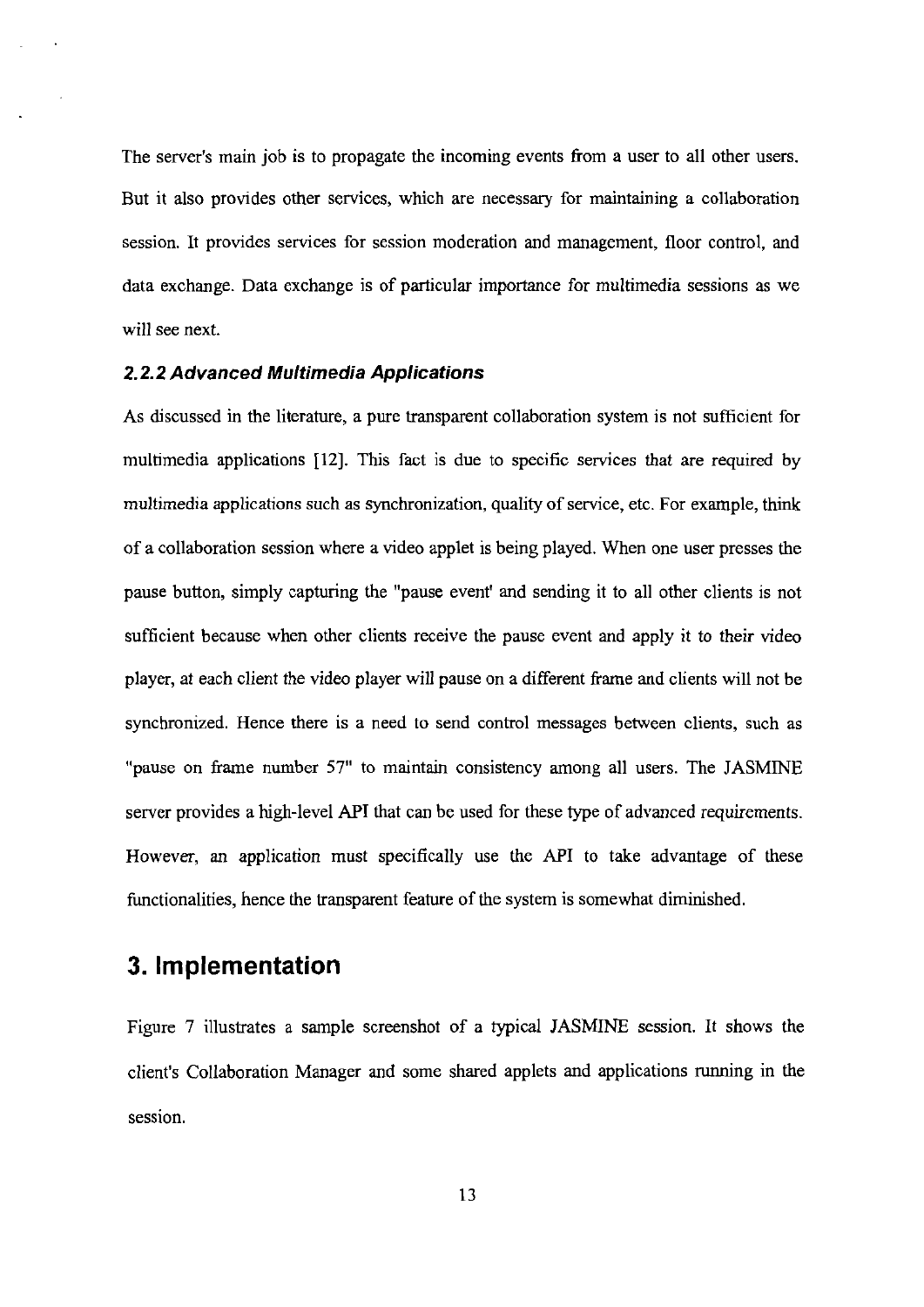

Figure 7. A sample JASMINE session.

In this section we will present our implementation. We start by introducing the Collaboration Browser.

## 3.1 Collaboration Browser



Figure 8. JASMINE Collaboration Browser.

Figure 8 shows the screen shot of the collaboration browser. As mentioned before the shared applets and applications are collaboration-unaware applications developed using the standard Java technology. These applications can be loaded dynamically, after a client joins a session, or can be downloaded on the fly during the session by typing in the URL of the desired applet. In the first case a specific number of preloaded applications/applets that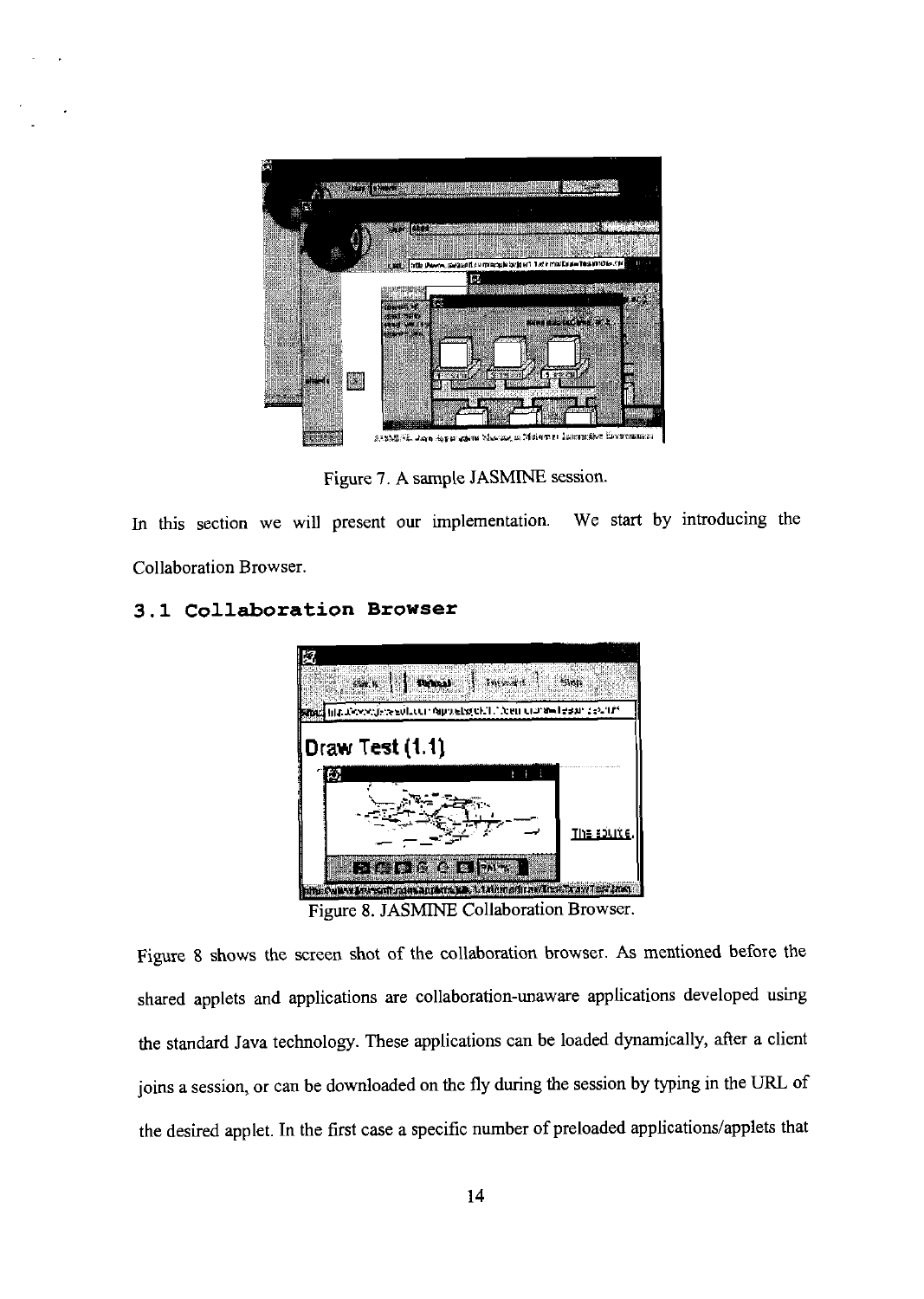a User can invoke must be stored in a configuration file before the start of the session and are loaded by the JASMINE-Client at the start-up Stage. In the second case, participants can just type the URL of the applet they want to bring into the environment to Share. JASMINE then fetches the applet and inserts it into each client's session. There is no limit as to the number of simultaneous applets/applications running in the session.

We have successfully tested our system on a number of applets implemented in JDK 1.1, using normal AWT or Swing components. We did however encounter a limitation for *Frames, Dialogs* and *FileDialogs.* These components, when created within the application at run time, cannot be used collaboratively since they are not registered by the Component Adapter explicitly. In other words, collaboration is only possible for the first level windows. To overcome this problem, we developed a collaboration class loader, incorporated in JASMINE as the collaboration browser. The development of such a class loader gives the browser the capability of tracking all components it loads and hence it is able to control *Frames, Dialogs* and *FileDialogs* created within the shared applet at run time.

#### 3.2 **Configuration file**

Information about locally available applications **and** applets, which can be used in a collaborative way, are read from a configuration file. The configuration file, which is organized **as** a properties file, contains the names of the applicationslapplets, which will be presented in the menu and the full names of their main class or URL. The entries have the following syntax:

application. $[n]$ .name =  $[name]$ 

application. $[n]$ .class =  $[class]$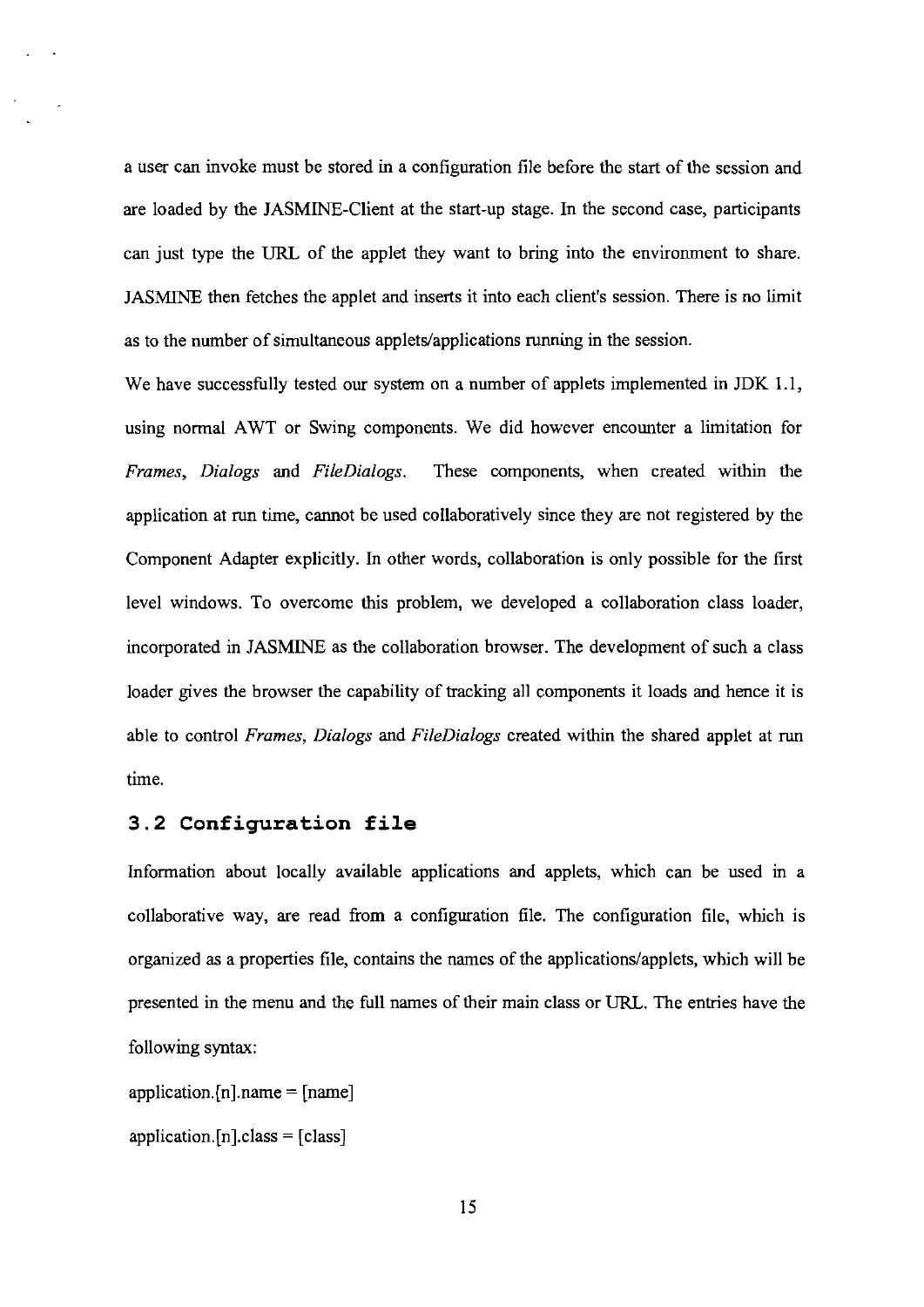where:

n: number of the application in the list.

name: a suitable name for the application to be shown in the menu.

class: full name of the main class.

An example configuration file is illustrated in Figure 9:

#Application entries application. 1 .name=myTestApplication application. 1 **.class=kom.develop.apps.MyApp**  # Applet entries applet. 1 .name=rnyTestApplet applet. 1 **.class=kom.develop.applets.TestApplet**   $#$  URL entries url. 1 .name= TestUrl url.1.address=http://desiered.server/test.html Figure 9: Excerpt from a configuration file.

Before starting the session, applets and applications that are thought to be useful can be placed in this configuration file. Additional applets and applications can be brought into the session live as needed.

### 3.3 Floor Control

A collaborative System must address many issues such as synchronization, latecomers, management or moderation, floor control, and awareness **[12].** Arnong these, floor control is perhaps the most primary issue without which a collaborative session won't function properly. In short, floor control ensures that only one person at a time controls the shared application. Without floor control, there will be collisions of events, which leads to unwanted results in the shared application.

In JASMINE, floor control is achieved by means of locking. Each application has a corresponding *semaphore* on the server. When a user wants to interact with the shared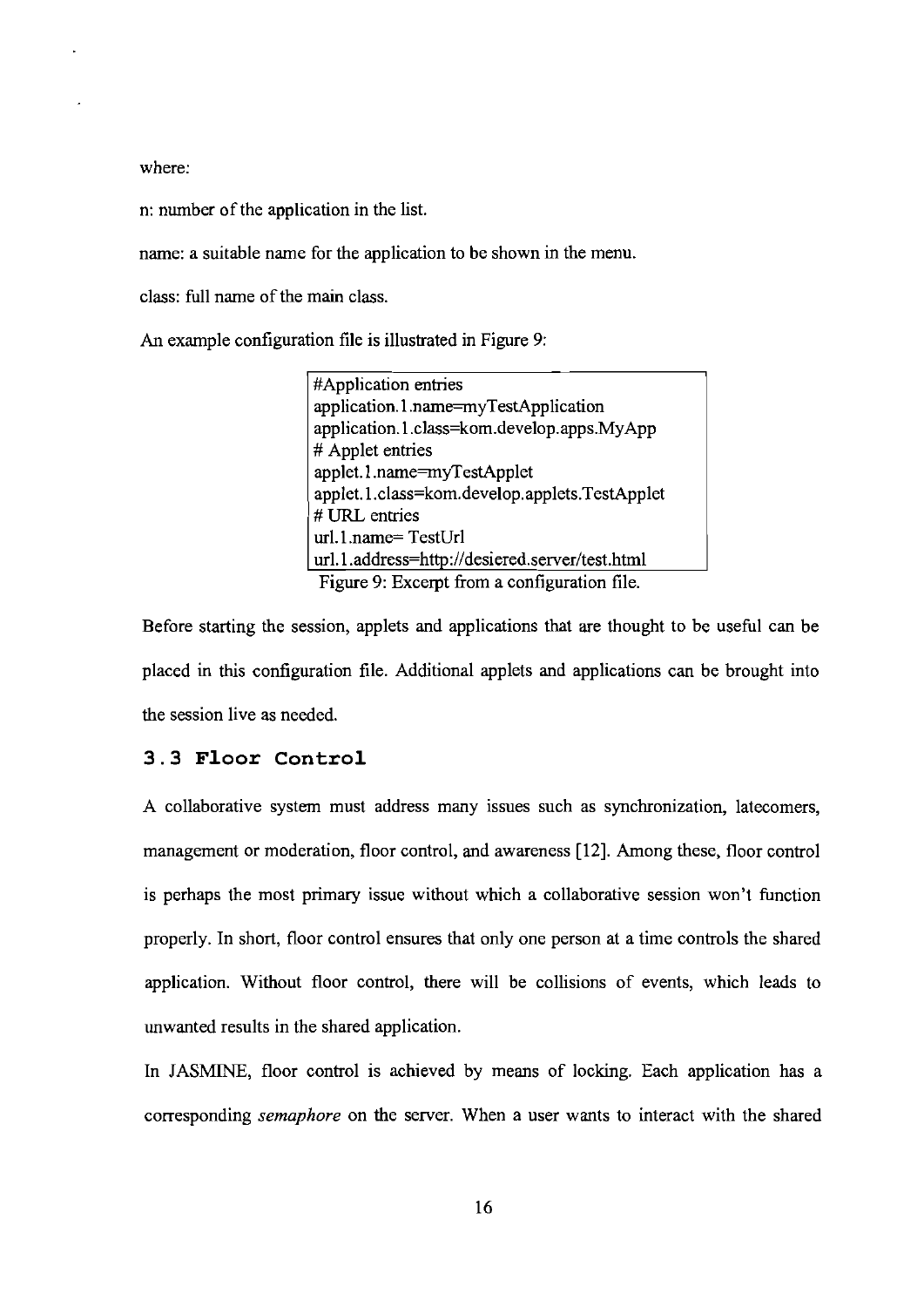application, the system first locks the application by locking a semaphore. At this point, any other users trying to interact with the application will be denied access. When the first User is finished, the system releases the semaphore and others can take control of the application.

For a specific shared application, most developers prefer an "intuitive" implementation of the floor control capability; i.e., as soon as the User tries to interact with the application, the client automatically asks for floor control and allows or disallows its user to interact. After the user is finished, the client releases the lock automatically. Figure 10 shows sample Java code that demonstratcs how the floor control is used in an intuitive way. This approach is in contrast to the "direct" approach, where a client must specifically ask for control, for example by pressing a "control-request" button,

```
public void mouseDragged(MouseEvent e) ( 
  Iluser is dragging the rnouse, so ask for control 
  if (getControl()=mie) ( 
    I/ do whatever must be done for a mouse drag 
   releaseControl0; 
  ) 
  eise displayMessage("Aceess Denied!"); 
Ι.
```
Figure 10. Intuitive floor control.

Just how intuitive the approach in figure 10 really is depends on the system response. If there is a small delay between the time the user tries to interact and the time when something actually happens on the screen, the application is intuitive. If however that delay is large, the application becomes "unnatural". So the Floor Control Delay (FCD) is an interesting parameter that we must also evaluaie.

### **3.4 Moderation**

Although floor control addresses the issue of event collisions, it works on a first-come-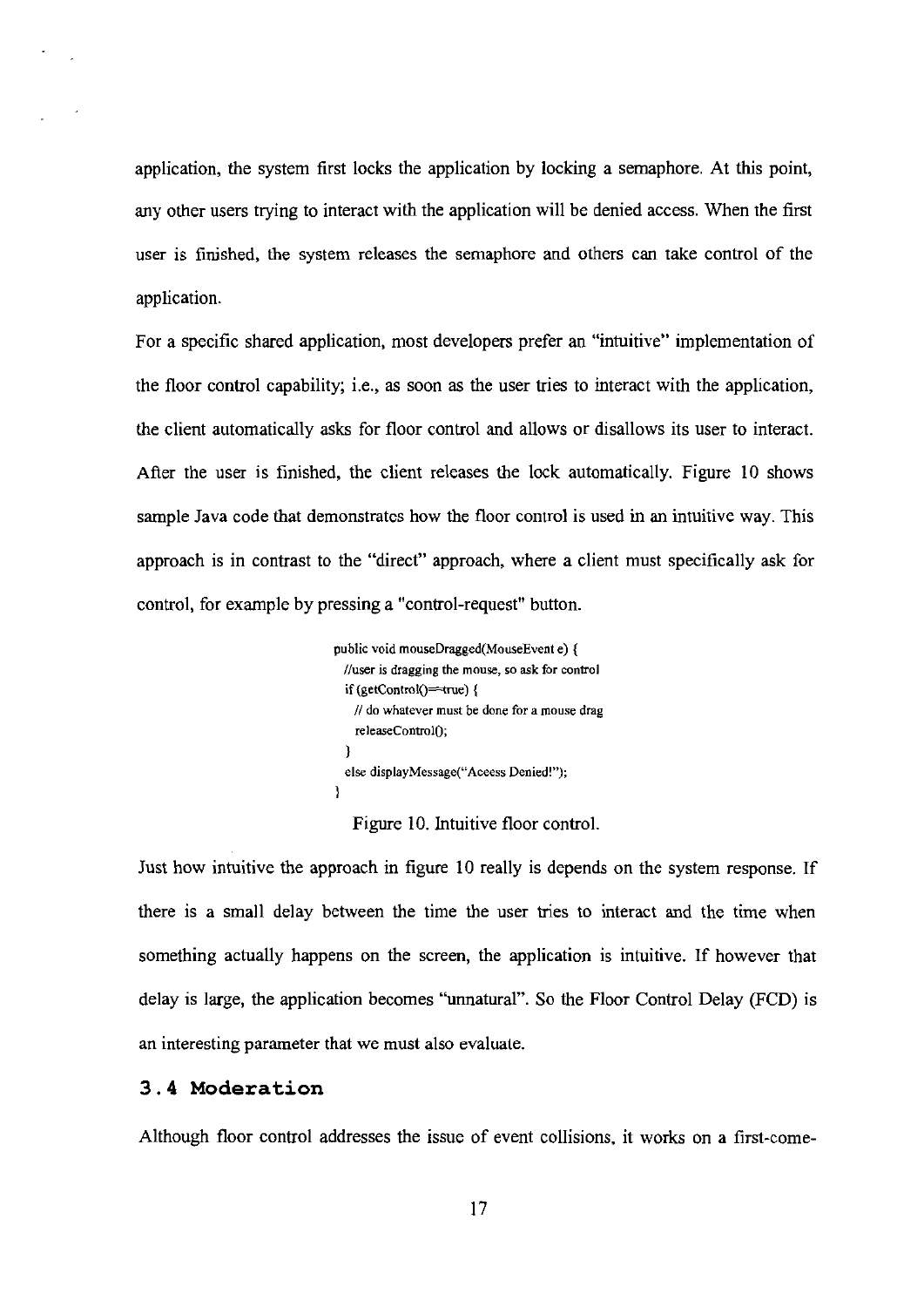first-serve basis. Tbis in **turn leads** to the possibility of a participant to abuse or disrupt the session by feeding unwanted events into the session. There is therefore a need to have a moderator in order for a session to be more productive, for example, a teacher moderating a distance learning session. The moderator is usually the person who calls for a collaborative session and starts the server. In JASMINE we have two types of sessions: moderated, and non-moderated. The server can be started by specifying a login name and password for the moderator. Once the session starts, the moderator can login at any time and take control of the session. When the session is moderated, no one can send any events to the server. A participant wishing to do so inust **ask** for permission from thc moderator as shown in figure 11a. The moderator will subsequently receive a message indicating the participant's request to interact (figure llb) which the moderator can allow or refuse. Upon moderator's acceptance of the user's request, the User will receive a green light, which indicates that he or she can now send events to the session (figure  $11c$ ). The moderator can also dynamically "cut off" a user's permission to interact if needed (figure 1 ld). In **JASMNE,** we allow only one User at a time to have permission to send events, although this number can be increased based on the application.



|  | Permission Request ! (abed) |                                                                                |                                                                                          |  |
|--|-----------------------------|--------------------------------------------------------------------------------|------------------------------------------------------------------------------------------|--|
|  |                             |                                                                                |                                                                                          |  |
|  |                             |                                                                                |                                                                                          |  |
|  |                             |                                                                                |                                                                                          |  |
|  |                             |                                                                                |                                                                                          |  |
|  |                             |                                                                                |                                                                                          |  |
|  |                             |                                                                                |                                                                                          |  |
|  |                             | the proposal of the MC MC of an amount of the C information on the McGrangers. | The substitute condition of the substitute can enter the substitute on the substitute of |  |
|  |                             |                                                                                |                                                                                          |  |
|  |                             |                                                                                |                                                                                          |  |
|  |                             |                                                                                |                                                                                          |  |
|  |                             |                                                                                |                                                                                          |  |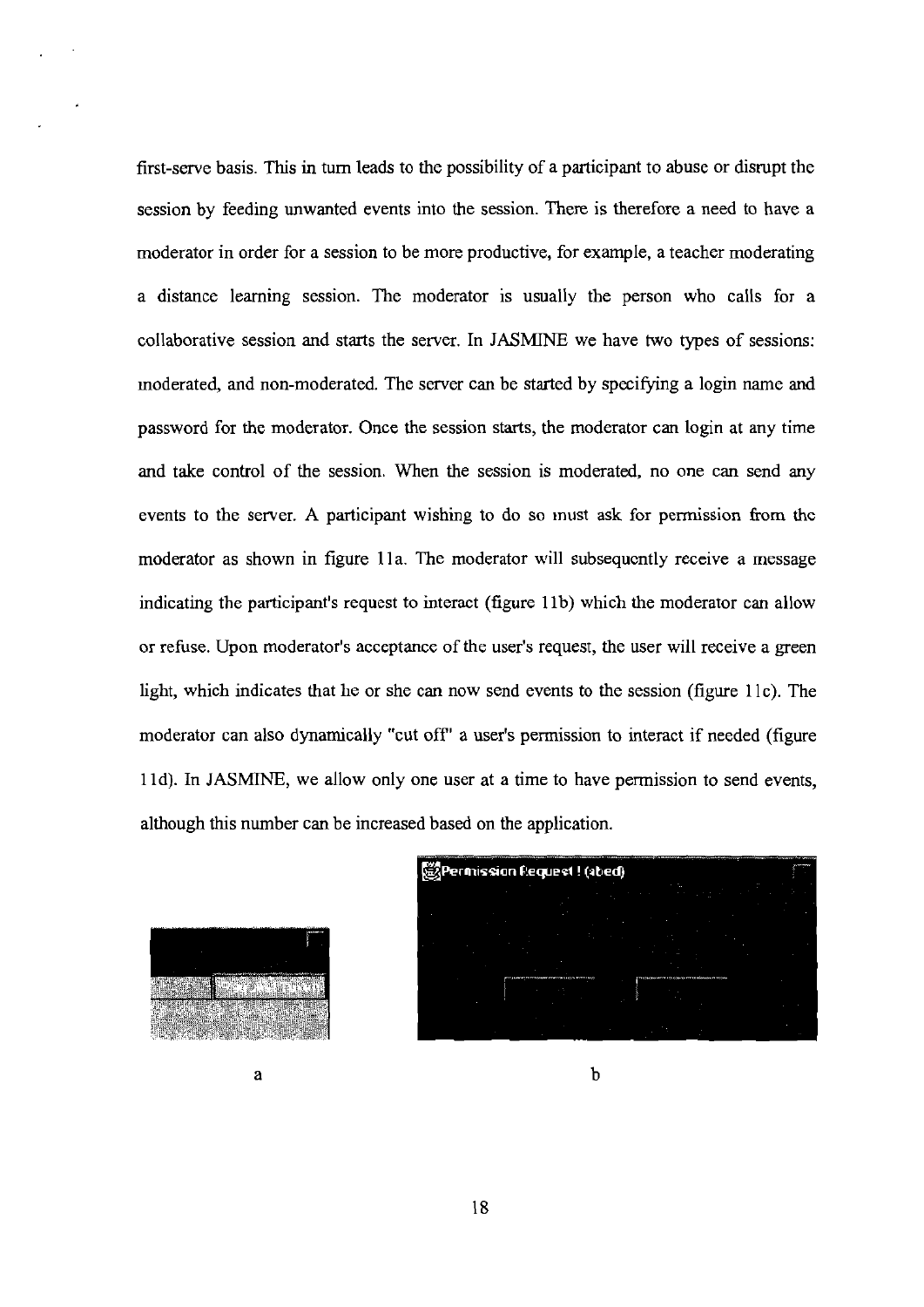

 $\ddot{\textbf{C}}$ 

shervin in ka mita **JASMINE:** 



Figure 11. Moderation capabilities in **JASMINE.** 

# **4. Performance Evaluation**

**JASMINE** can be considered a real-time tool in the sense that its updating response time, in a network environment capable of supporting real-time applications, is within the acceptable parameters of human quality of service for desktop collaboration, as we shall see. But **as** with any TCP based multiuser system, there is an upper-bound to the number of sirnultaneous users before those Parameters are violated. This "maximum users" limit depends on the resources utilized by the system, such as processing power, graphics power, memory, network bandwidth and network delay, as well as the design of the communication part of the system.

Depending on the quality desired, the application level end-to-end delay between two users should be less than 1000 milliseconds, with 200 milliseconds recommended for tightly-synchronized tasks [ll]. However, these numbers are valid only if the shared application **is** used in conjunction with some type of media that provide a sense of presence such as video and audio. The reason is that if audio or video or both are present, users have a sense of "awareness" of each other, which in turn requires the shared application to respond within a time that maintains that awareness. For example, imagine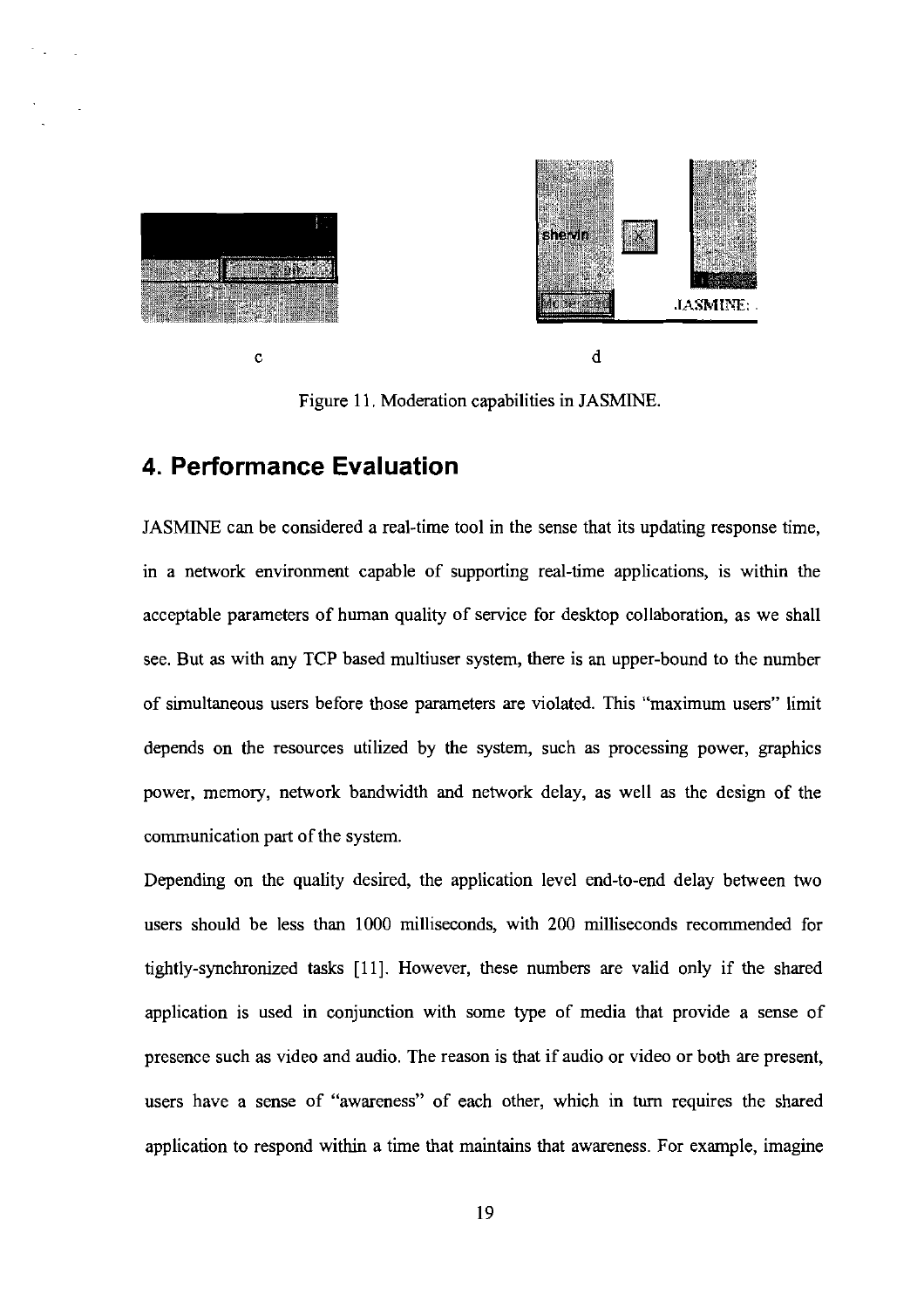three engineers who are collaboratively designing a bridge in a live session. One of them highlights a section of the bridge and says: "I think this part should be redesigned". If they **are** using real-time audio confcrencing (end-to-end audio delay of 100 msec), then the delay of the shared application must comply with the above numbers in order for the other two engineers to receive the audio message and the event update in such a way as to maintain the real-time quality of the session. This is usually the case in controlled IP environments such as local networks or corporate IP networks.

In the case of typical Internet connections, where audio and video delays are not controllable, or in the absence of audio or video, restrict delay parameters make little sense bccause the users have no time-wise perception of one another. In such instances, when a user receives an update message, the user has no way of knowing when an actual action occurred. So, even a delay of 5 seconds or more might be acceptable depending on the nature of the application under such circumstances.

Our perfonnance evaluations are done for a controllable environment, where real-time charactenstics are requircd and can be supported.

### 4.1 **Parameters** of **Interest**

The most common parameter that measures the quality of a collaborative application is the Client-to-Client Delay (CCD). CCD tries to measure the average time it takes for an update message to reach other users. It includes all layers between the two clients, including application, transport, networking, and physical layer delays. However, at the application level, it only measures the time it takes for a sender to send or a receiver to receive the update at the application layer. It does not include the delay caused by what the application does with the update because that is application-dependent. For example,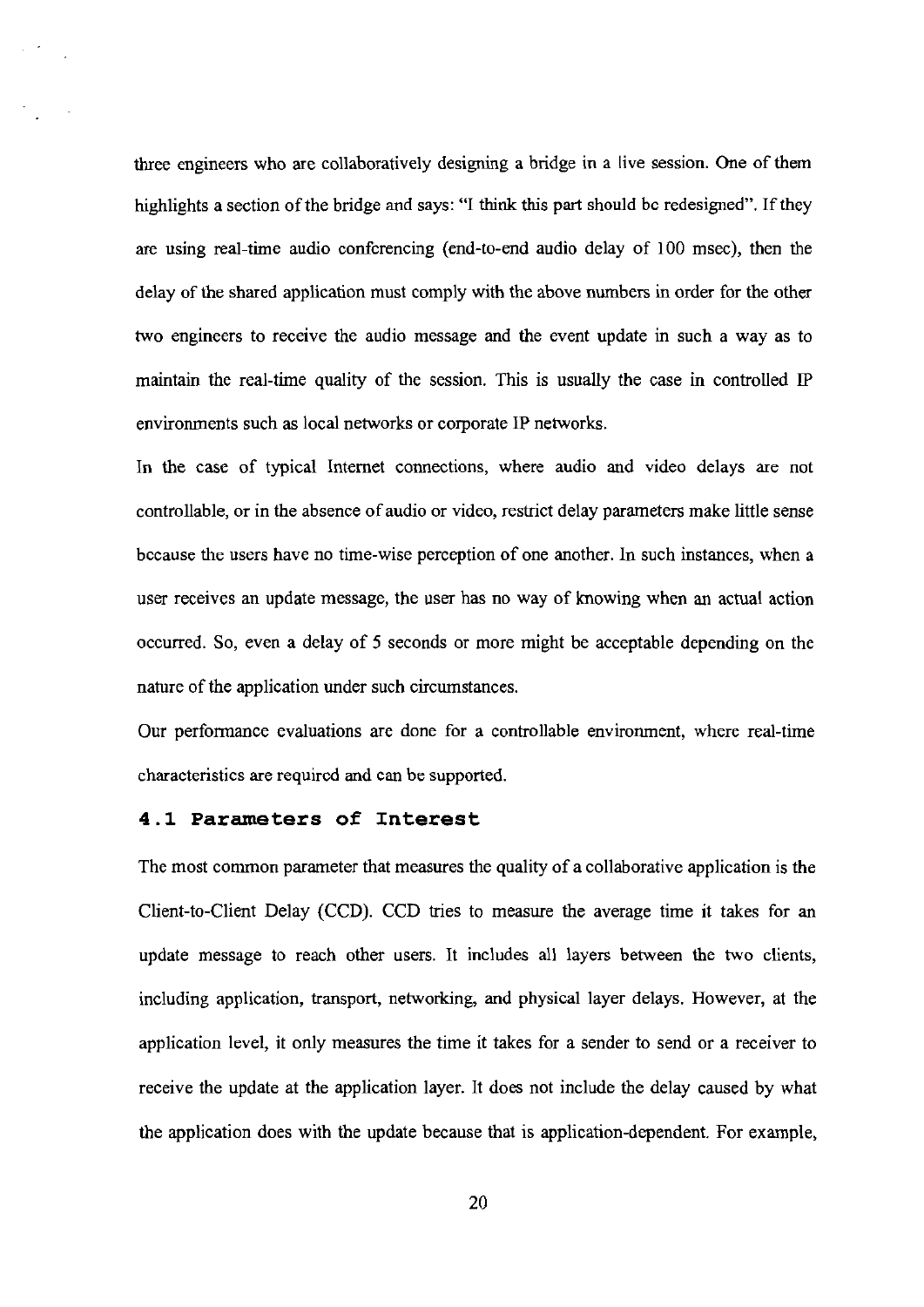when a line is drawn in a shared whiteboard, CCD measures the average delay from the time the sender application assembles and sends the update message until the time the receiver receives the message and extracts the data from it, just before it makes a graphics call to actually draw the line. Hence, for an overall delay, one must also add the average on-the-screen drawing time, referred to as Rendenng Delay, which really depends on the capabilities of the graphics, memory and processing power of various client machines and therefore not constant for all clients. As another example, if one user opens an image in a whiteboard, what we measure is how long it takes for the "open-image" message to reach all clients. We don't measure how long it takes for the receivers to actually download the image from a given URL and show it on their screen, because we can't control those delays and they are not related to the collaboration system shown in figure 1.

As mentioned earlier, the server processing time per packet increases with increasing number of simultaneous users. This is due to one-to-one TCP connection-oriented nature of the system; the server needs to send the update info to each client one by one. This Server Processing Delay (SPD) adds to the overall end-to-end delay of the system and must be taken into account when calculating maximum number of users supported by the system.

As mentioned in section 3.3, Another interesting parameter is the Floor Control Delay (FCD). This is the average time for a user to take control or be denied taking control of an application and measures how intuitive a system is. A system with a smaller FCD is more 'hatural" and behaves more naturally than a system with a larger FCD.

### 4.2 **Testing and Results**

We tested CCD, SPD, and FCD of JASMINE over both local area network (LAN) and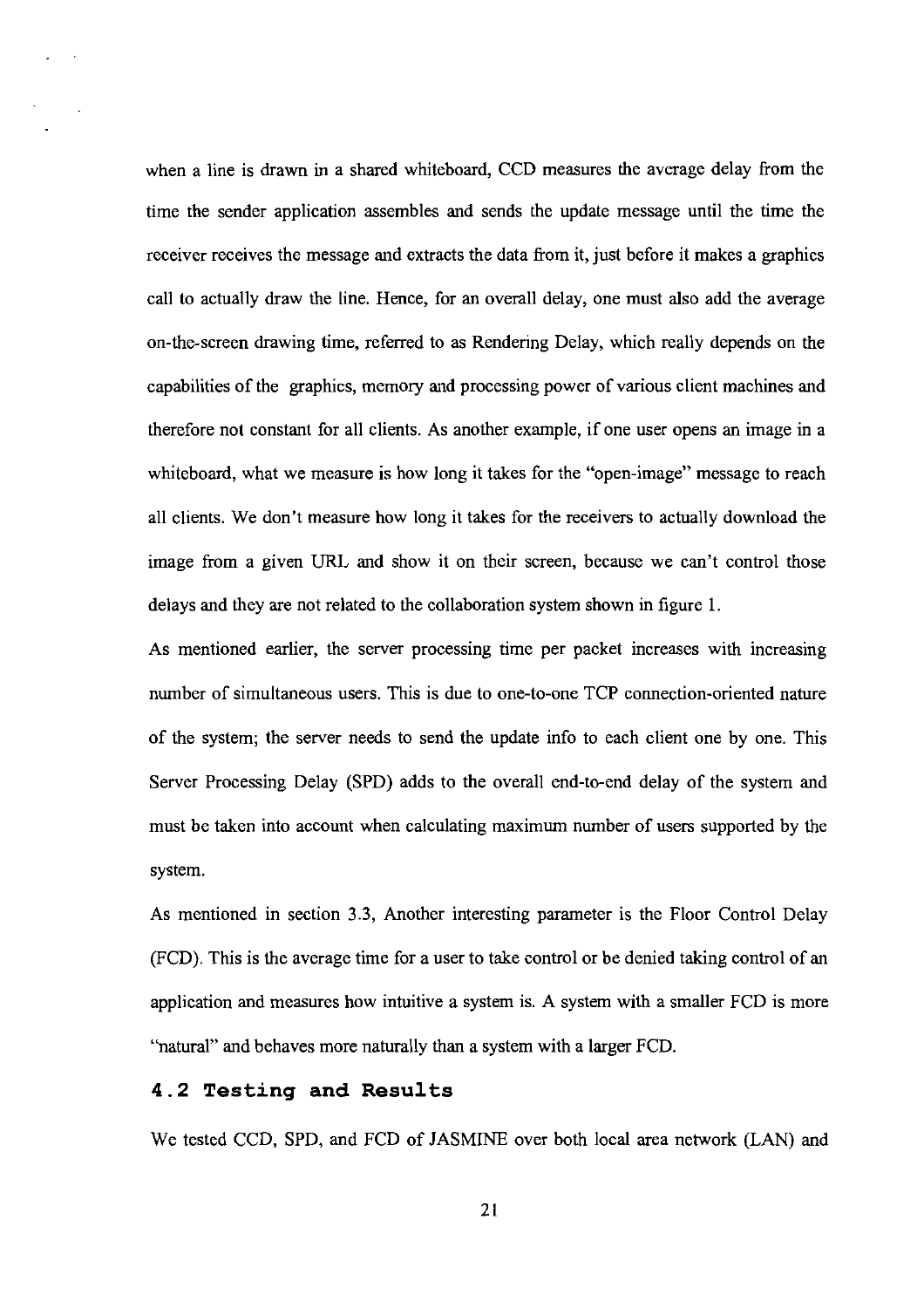telephone modem access. During the testing, all machines were running their usual background processes related to the network and the operating system. The testing configuration is shown in figure 12.



Figure 12. Network configuration for LAN tests

All machines were mnning JDK 1.2 on Windows NT 4.0 Workstation. In addition, two 133 Mhz Pentium machine mnning Windows 95 were used to dial-in into the LAN with 28.8 kbps rnodems over phone lines. The result of the tests are shown next.

#### 4.2.1 CCD Test

For the CCD test, we had a "sender" applet send an event to a "receiver" applet. Upon receiving the event, the receiver applet extracts all necessary data from the packet, reassembles the event, and sends the event back to the sender. The sender does the sarne hing and resends the event, and so On. This is repeated for a given duration, which was 10 minutes in our tests. The result of this test was an average CCD of 150 msec on the LAN, and 370 msec between the clients behind 28.8 kbps modern. It is worth mentioning that the transmission delay of the very first event took 750 msec and 2.5 sec on the LAN and modem, respectively. We believe this to be attributed to the Just-in-Time compiler (JIT) utility of JDK 1.2 which compiles the interpreted bytecode of a given method into native code, the first time that rnethod is called, causing a one-time-only larger than usual delay.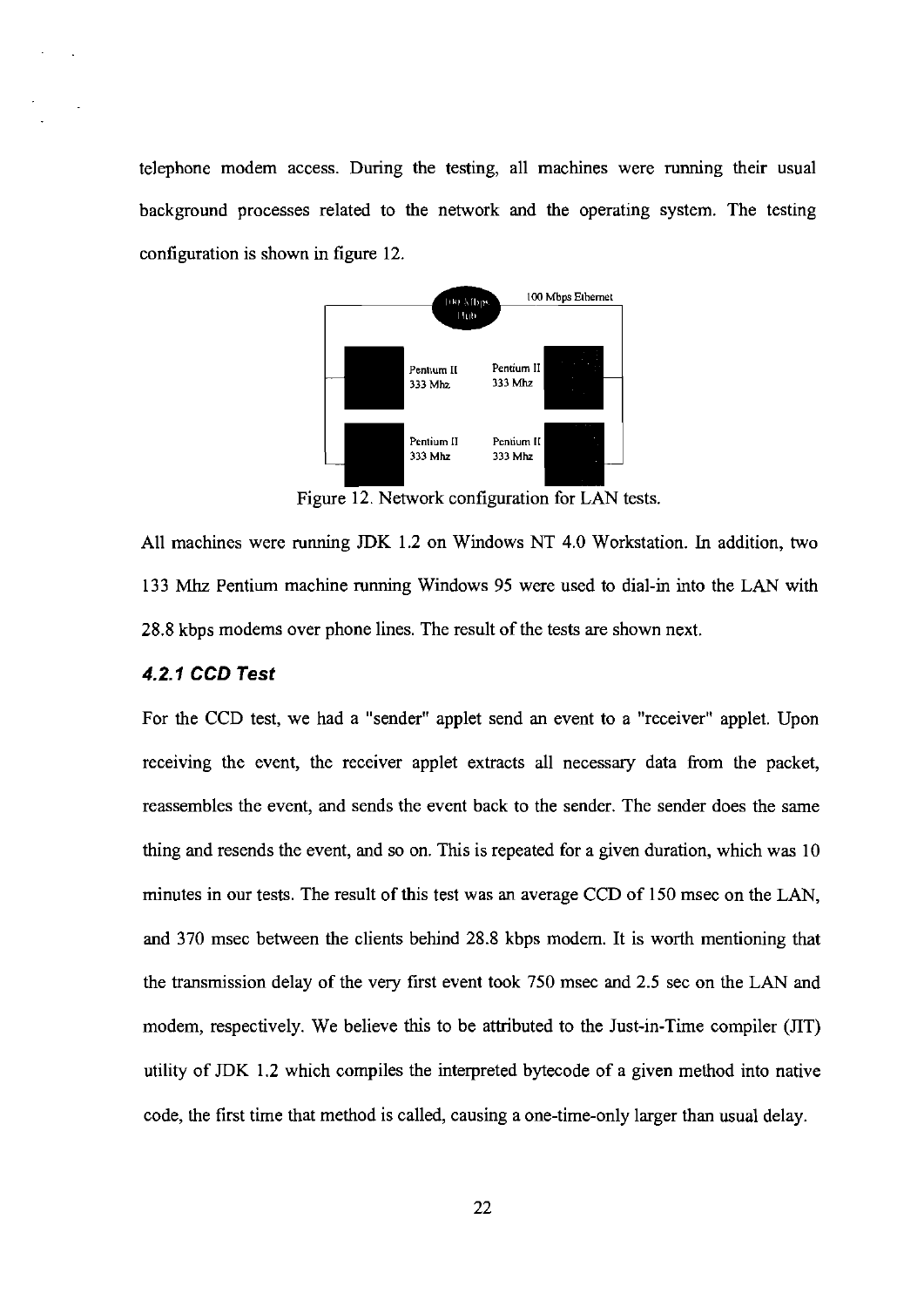

Figure 13. JASMINE CCD results (packet-based),

As argued in section 2.2.2, the system must also be able to send data between clients in addition to the event updates. It is interesting to know the delay of sending such data. We therefore repeated the CCD test for data exchange, this time for data different packet sizes. The result is shown is figure 13. The packet size is measured in number of integers sent per packet. Even though it is very unlikely that a synchronization or control message of size 500 integers is sent in one packet, we did extend our test to that limit to see the effect of very large update messages. Figure 14 shows the same test performed over 28.8 Kbps modern access instead of 100 Mbps Ethemet.

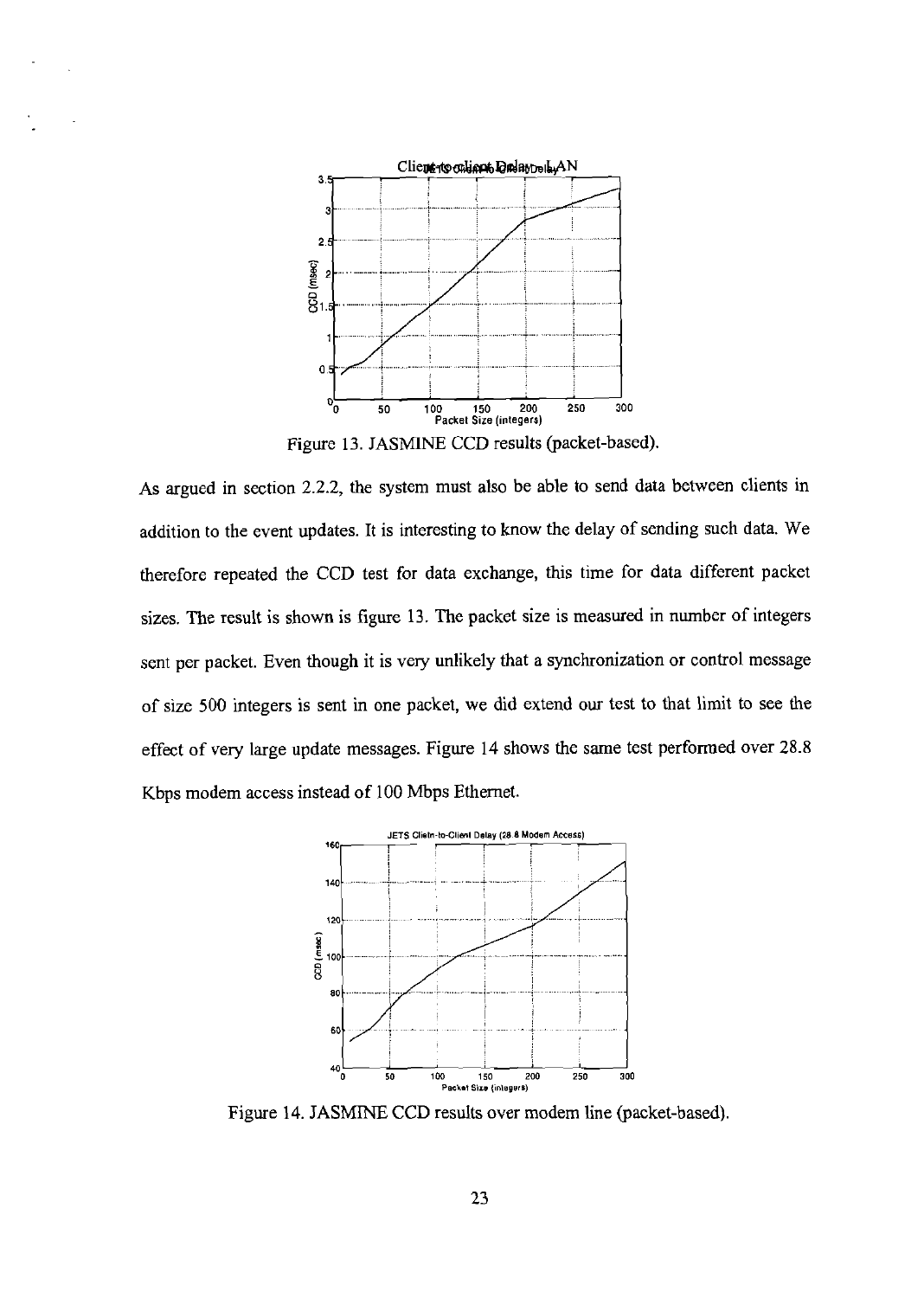### **4.2.2** SPD **Test**

For the SPD test, we had the sender applet flood the server with event updates. Then we had the receivers (up to  $45$ ) calculate the average delay between receiving adjacent packets from the server. As expected, this delay increases with increasing number of users as seen in figure 15. Figure 16 shows the same test performed for data updates. Note that due to floor control and moderation, no more that one client at a time can send events to the server, a scenario, which is typical of collaborative applications.



Figure 15. JASMINE Server Processing Delay.



Figure **16.** JASMINE Server Processing Delay (data).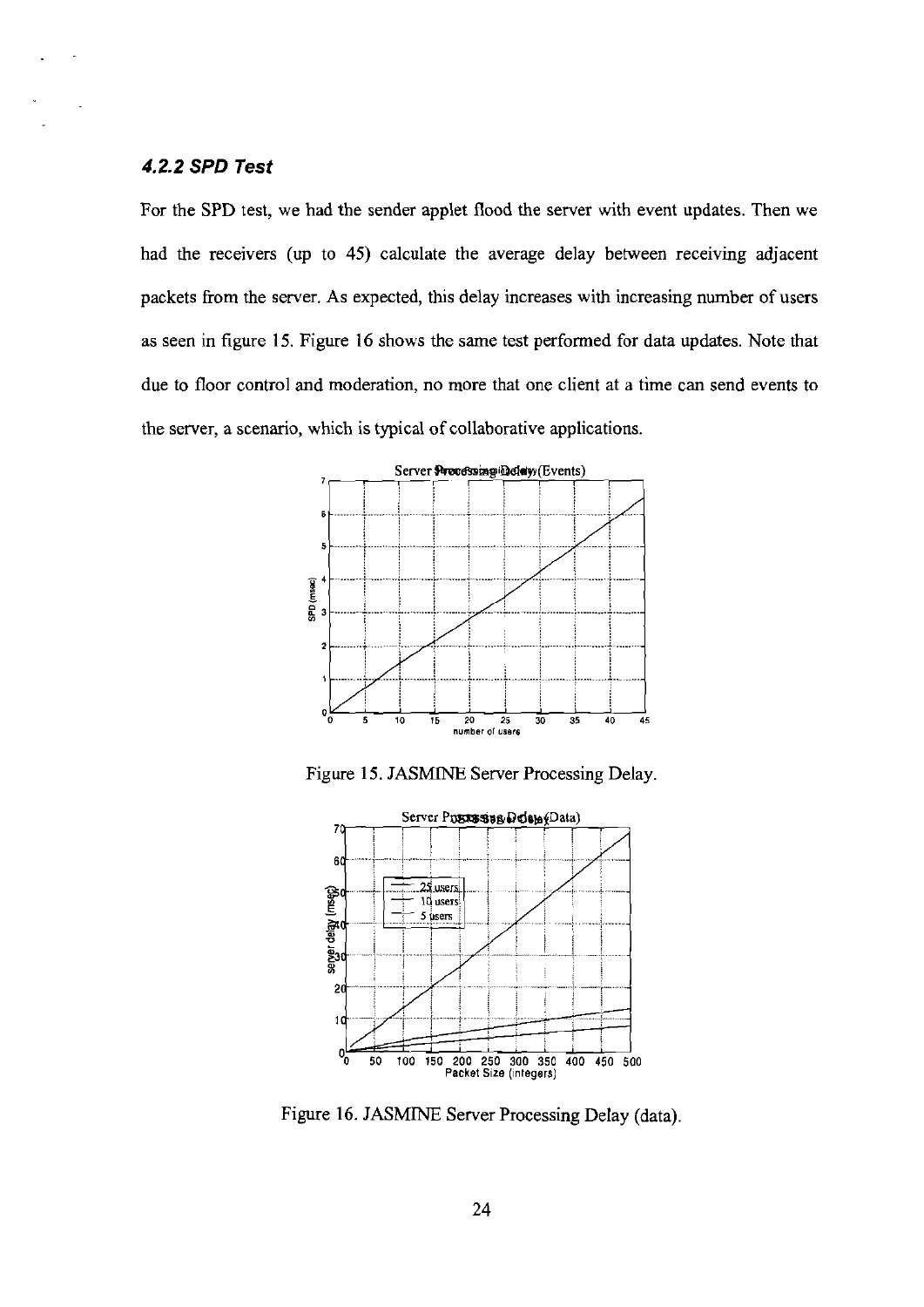We can see that the delay increases linearly. This is due to the fact that the server spends equal amount of processing time per packet per client; therefore it increases linearly with increasing number of clients.

#### 4.2.3 FCD **Test**

For the Floor Control Delay, we had a client constantly ask for control, and release it upon receipt, for a given amount of time. The average FCD turned out to be less than 5 msec, which affirms the intuitiveness of the floor-control mechanism of the system.

#### 4.3 **Subjective evaluation**

We also tested a few applets, including a typical whiteboard application, as seen in figure 7, with up to 5 users sitting next to each other and able to See one another's screens. The applications responded in a natural manner in terms of the feel and interaction/perception of the whiteboard. The visual updating delay between the screens of the workstations was **very** small yet detectable by the naked eye.

### 4.4 **Analysis**

As mentioned before, the recommended overall end-to-end delay is less than 1000 msec, with less than 200 msec required for closely-coupled collaboration. This delay includes the CCD, the SPD, and the on-screen rendering/display delay corresponding to the application's GUI. As argued previously, the rendering delay (RD) is not constant and it depends on the hardware/OS/platform used.

From the CCD and SPD tests, we can approximate the overall delay as:

 $delay = CCD + SPD + RD;$ 

from figure 15: SPD  $\approx 0.142$ <sup>\*</sup> N, where N is the number of users;

hence: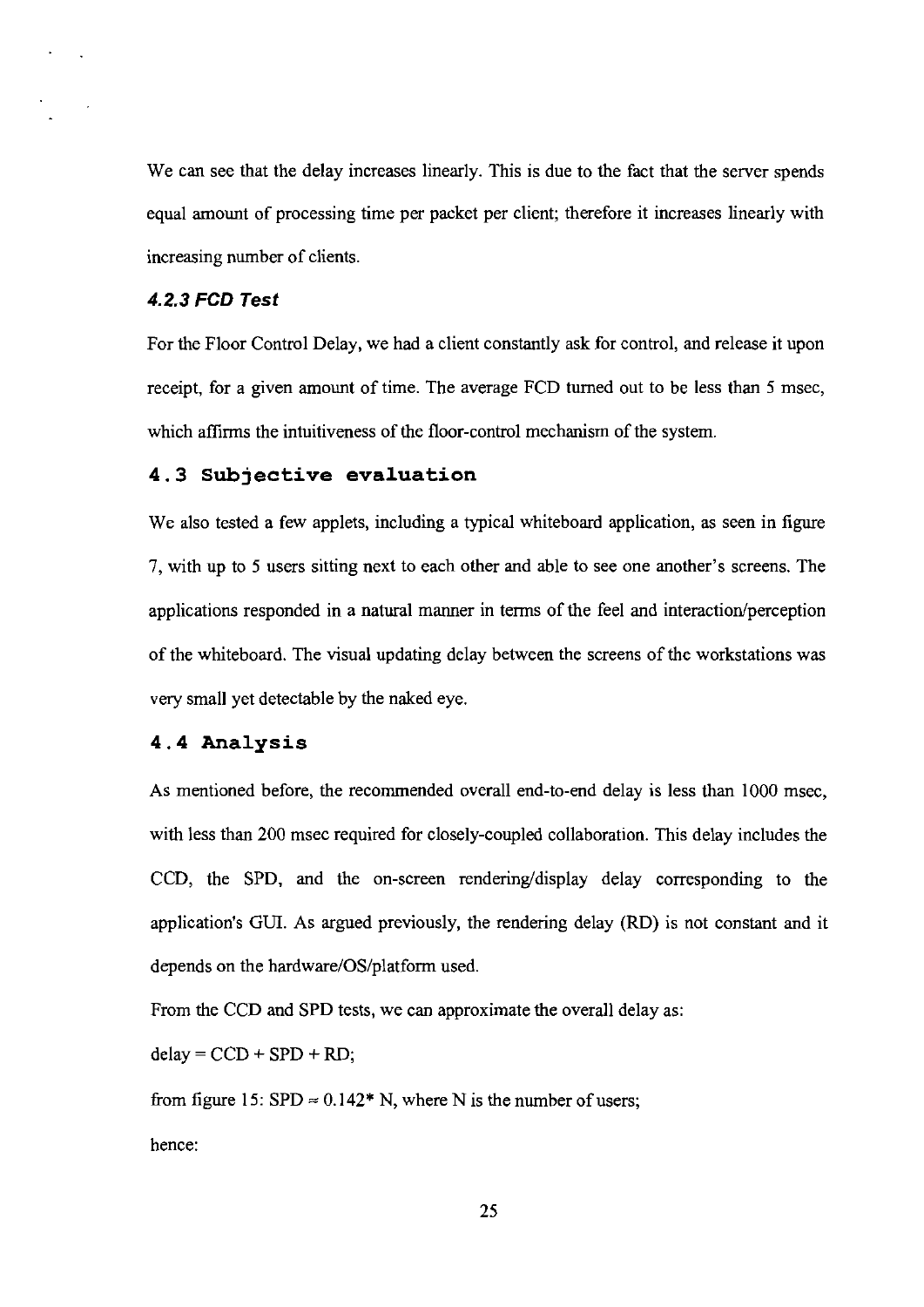

which roughly represents the delay experienced from the time an event is generated due to a client's interaction until that interaction is shown on the screen of all other clients. Figures 17 shows achievable nurnber of users based on the expected overall delay, for different rendering delays (RD).



Figure 17. Number of users supported by the system.

Figures 18 shows the same thing with focus on tightly-synchronized tasks (delay<200 msec).



Figure 18. Number of users supported by the system (delay < 200 msec).

Finally, figure 19 illustrates number of users supportable with 28.8 Kbps modem access.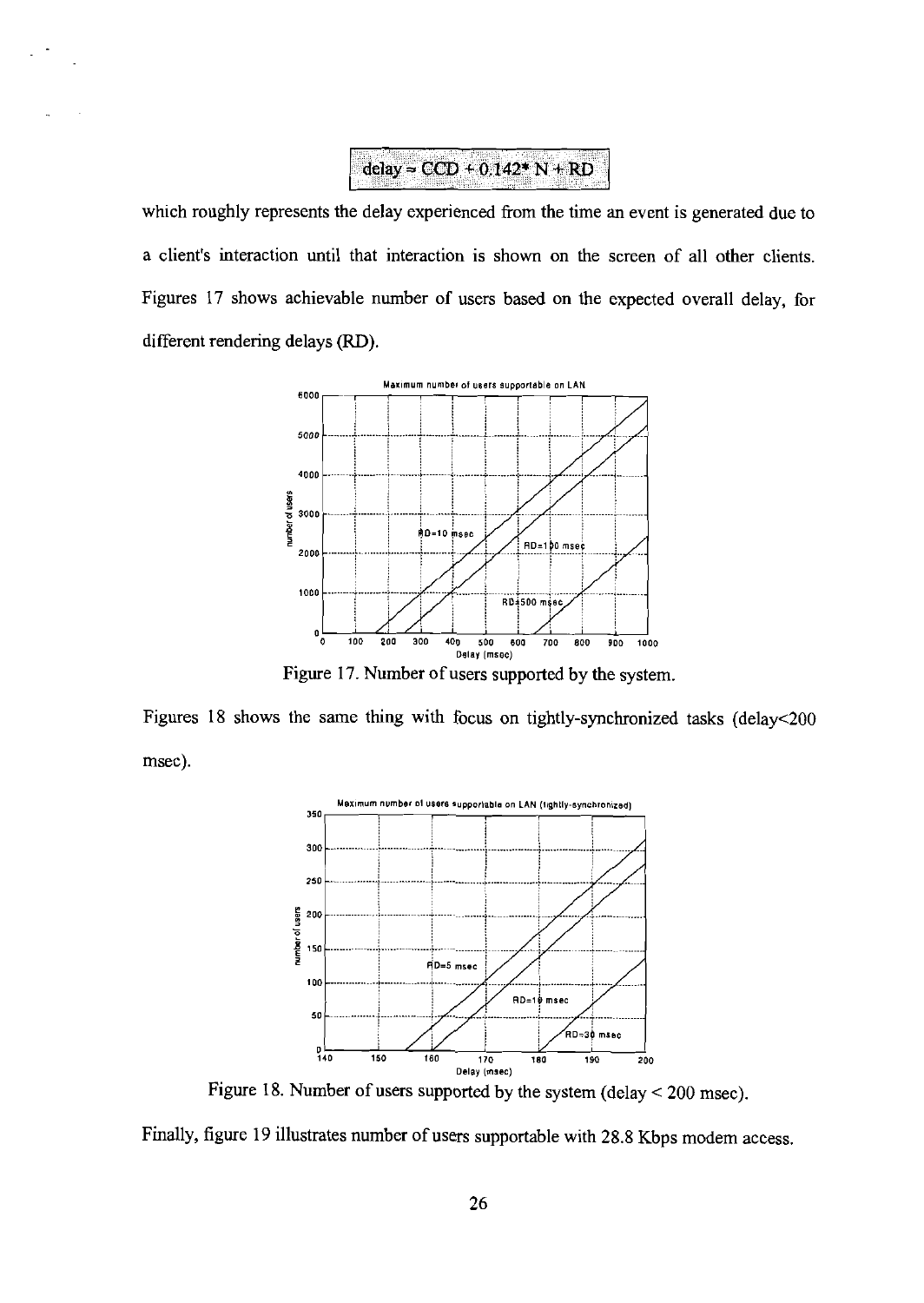

Figure 19. Number of users supported by the system (modem access).

By looking at the above graphs, we can conclude that the system can support "many" users. Even though the plots suggest that theoretically thousands of users can be supported, the fact is that the actual number of users supportable is less. The reason is that the linear behavior of the system diminishes as the number of users increase: the performance of the machine running the server decreases substantially **as** we approach the limit of maximum allowable socket connections on the machine, also the underlying physical network becomes slower with increasing number of users. So the hardware/OS of the server machine and the network either cannot support so many simultaneous users, or their performance decreases significantly. Nevertheless, this shows that the underlying communication module of JASMINE can support small-size and medium-sized collaboration sessions of hundreds of users, resource permitting.

## **5. Related Work**

There are many Java-based collaboration systems, none of which offer a management or moderation feature similat to ours. Kuhmünch [10] at the University of Mannheim developed a Java Remote Control Tool, which allows the control and synchronization of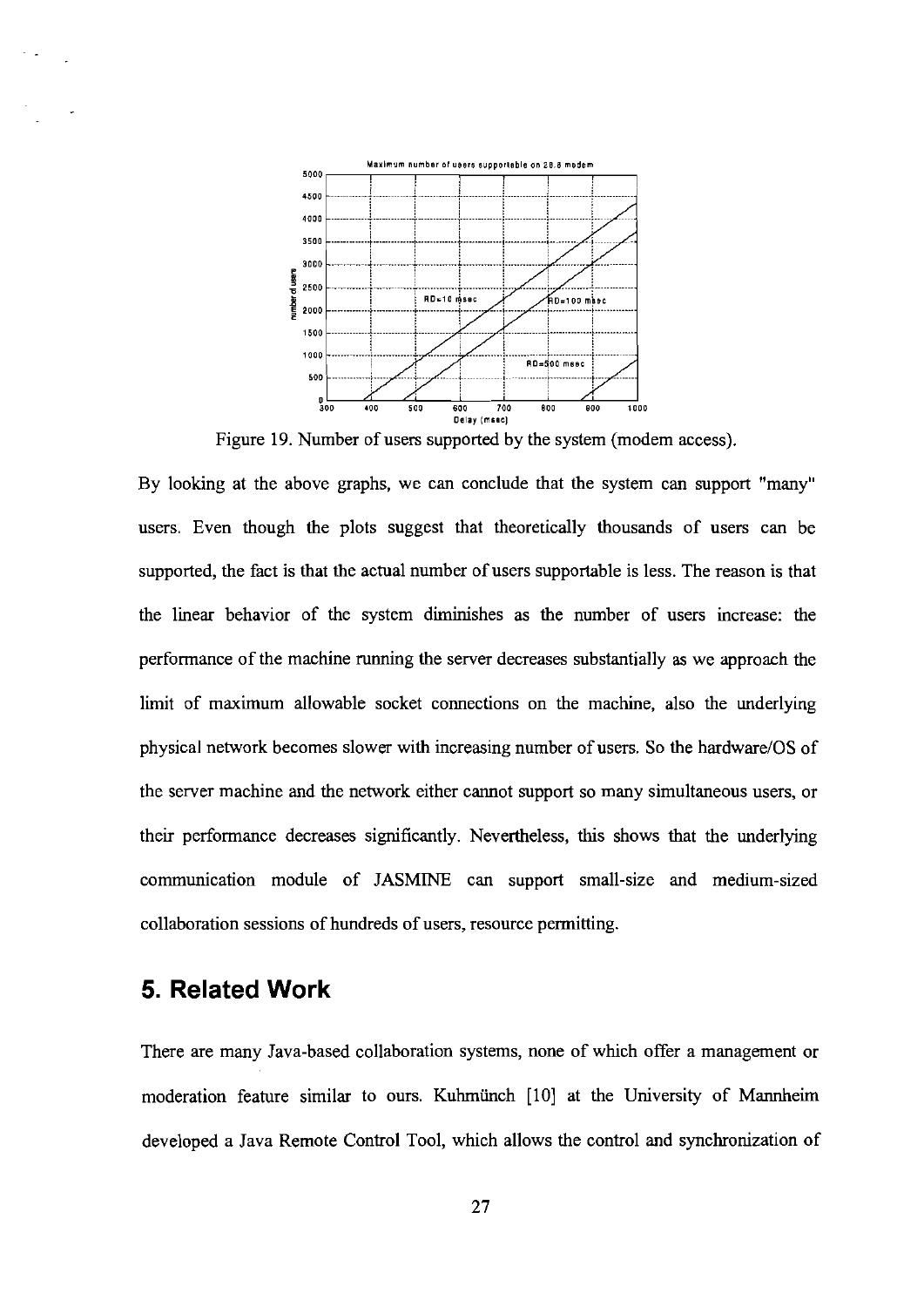components  $[3]$ . this approach AWT-components must be replaced by the corresponding C-AWT with an extended version of the Java-AWT [2] called Collaborative AWT (C-AWT). In been developed at the National Institute of Standards and Technology (NIST) coming up downloaded and installed on the client site. Java Collaborative Environment (JCE) has the Habanero system uses so-called "Happlets" which need a proprietary browser to be functionality. Instead of using applets, which can be embedded in almost every browser, existing single-user application which has to be modified to integrate the new collaborative create shared applications, either by developing a new one from scratch or by altering an collaborative environments. Habanero is in its terms a framework that helps developers to framework [15]. Habanero [1] is an approach that supports the development of applets. The Java Shared Data Toolkit (JSDT) from JavaSoft is also an API-based within the applet must be modified in order to receive and/ or send events from  $\prime$  to remote object, which is usually done in the constructor of the applet. Also the event handling to make it collaborative. That means every applet must initiate a Remote-Control-Client hecessary to have access to the original source code of the application or applets in order distributed Java applications and applets. The drawback of this approach is that it is

application from scratch in order to make it collaborative. source-code of an application, re-implementing it or to design and implement a new All these approaches propose the use of an API, which has the cost of modifying the

difference between JAMM and JASMINE is the way collaboration is achieved. In JAMM terms of its objective: the transparent collaboration of single-user applications. The Java Applets Made Multiuser (JAMM) [8] is a system, which is similar to our approach in

28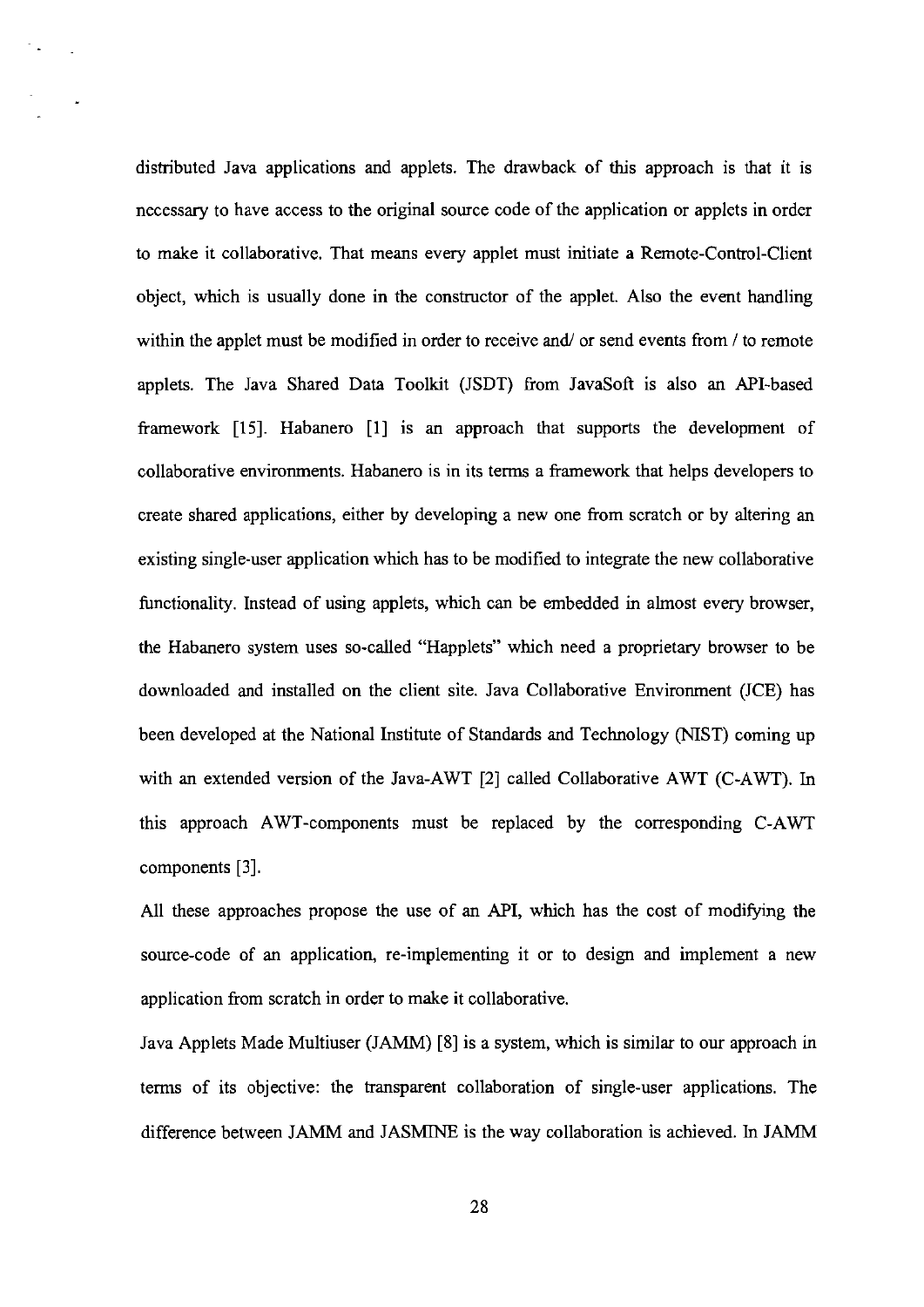*[6],* the set of applications that can be shared is constrained to those that are developed using Swing user interface components as part of Java Foundation Classes, which are part of the standard JDK since version 1.2. JAMM's set of applications is furthermore restricted to those which implement the Java serializable interface.

# **Conclusion**

We presented the architecture and implementation of our transparent collaboration frarnework for Java applets and applications. We developed this architecture in order for users to be able to collaborate via collaborative-unaware applications and applets without modifying the source code. Our architecture enables us to use almost all single-user applets and applications in a collaborative way. We have successfully tested our system on a number of applets. We also observed that using the TCP-client-server approach of our comrnunication module can suppori relatively large number of users. However, when reliable multicasting becomes more practical in the future, it would be more logical to replace the current comrnunication module with one which is RM based.

There are two outstanding issues remaining. These issues are not directly related to JASMINE but **are** research areas of the transparent collaboration paradigm. The first issue is that of latecomer-support. When a user starts a session later than other participants, there is a need to bring this User up-to-date **as** opposed to start from scratch. This can be acheved either by sending the entire object state of the shared application to the newcomer using object senalization, or by sending all the events occurred up to now to the new User so that it follows the same sequence of events that other participants have gone through [12]. We're currently using JASMINE to experiment with these methods.

29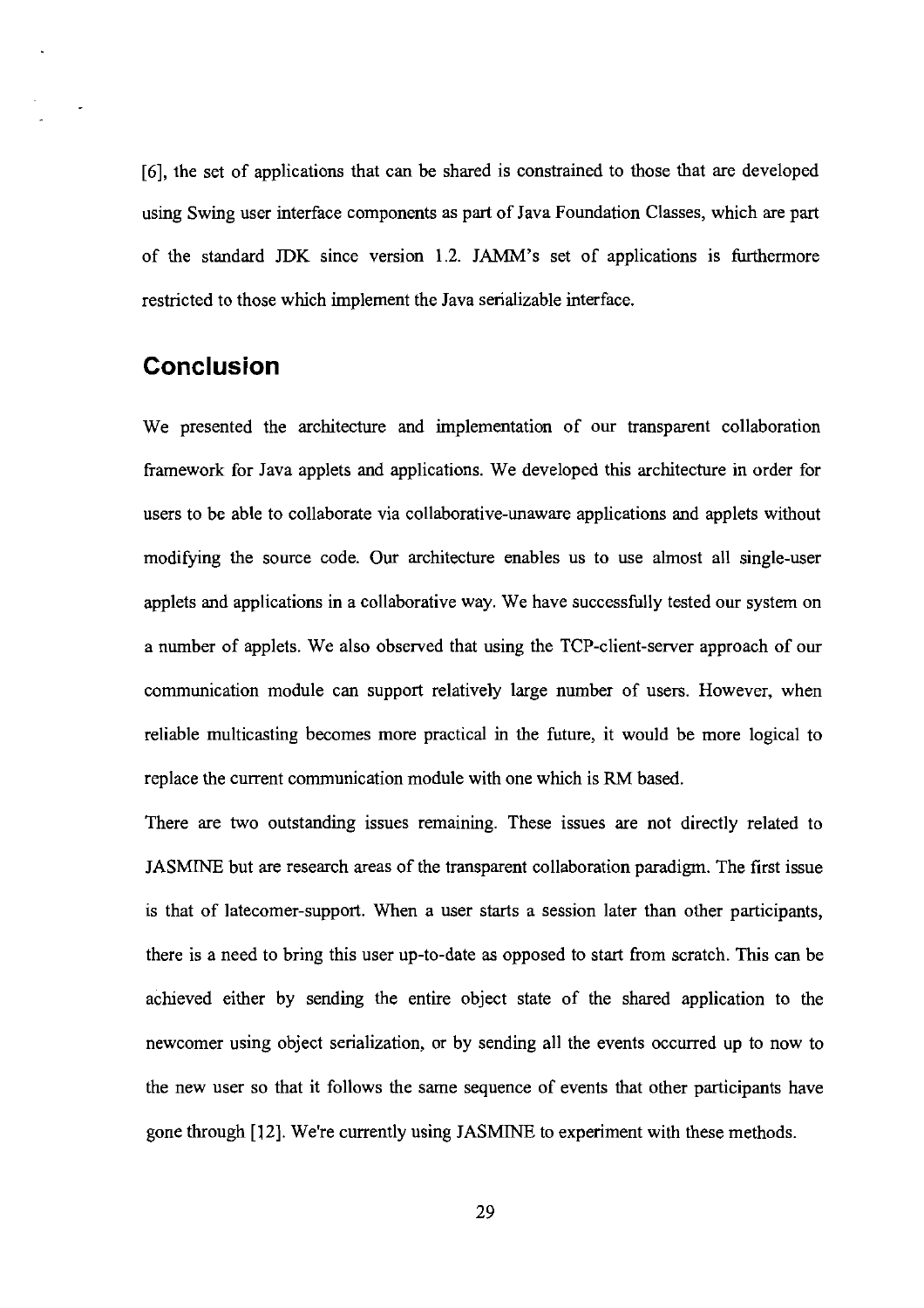Another issue was brought up in 2.2.2: multimedia inter-client synchronization and control. Transparent collaboration cannot address ths issue alone and we believe that using an API is necessary to achieve such functionality for multimedia applications.

Today, computing environments where Java applications and applets are running over IP have become very popular and widespread. Our architecture helps people to collaborate in such environments easier.

# **Acknowledgments**

The authors acknowledge the financial assistance of the Volkswagen Stifftung, Germany, as well as the Teleleaming Network of Centers of Excellence Canada (TL-NCE) and the Natural Sciences and Engineering Research Council Canada (NSERC).

# **References**

- [I] A. Chabert et al, , "Java Object Sharing in Habanero", Communications of the ACM, Volume 41, No. 6, June 1998, pp. 69-76.
- [2] H. Abdel-Wahab et al "An Internet Collaborative environment for Sharing Java Applications" IEEE Computer Society Workshop on Future Trends of Distributed Computing Systems (FTDCS'97), October 29 - 31, 1997, pp. 112-117.
- [3] H. Abdel-Wahab et al, *"Using Java Jor Multimedia Collaborative Applications* " Proc. PROMS'96, Madrid, Spain, 1996.
- [4] *Handheld* **ZP** *Connectivity for 1998,* IEEE Intemet Computing, Vol. 2, No. 1, January/February 1998, pp. 12-14.
- [SI International Data Corporation, "IDC's Forecast of the Worldwide Information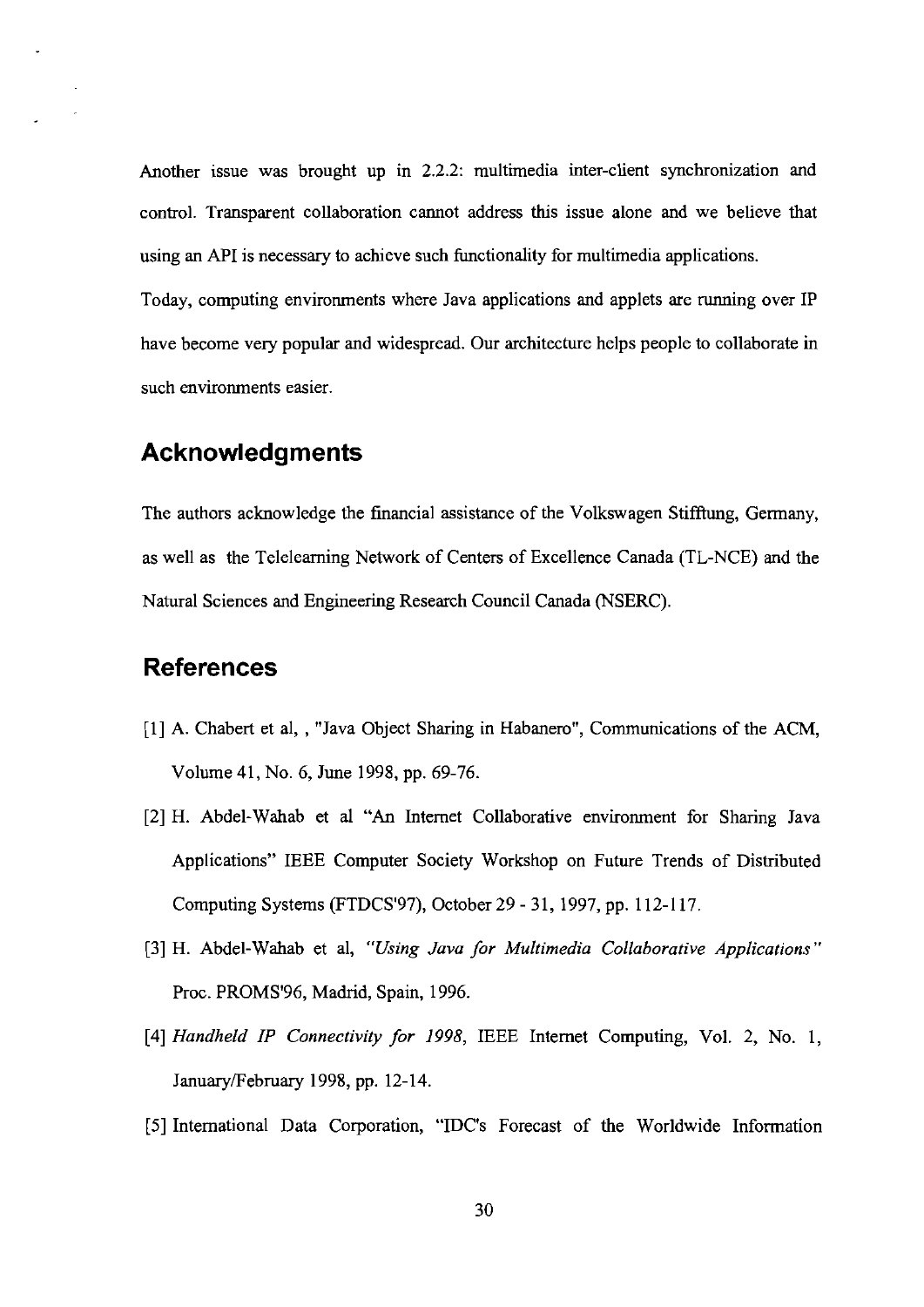Appliance Marketplace 1996-2001", IDC Bulletin #w15080, December 1997, (screen phone revisions 5/7/98).

- [6] Abdulmotaleb E1 Saddik, Oguzhan Karaduman, Stephan Fischer, and Ralf Steinmetz. "Collaborative Working with Stand-Alone Applets". In Proc. of the 12th International Symposium on Intelligent Multimedia and Distance Education (ISIMADE'99), August 1999.
- [7] J. Begole et al, "Leveraging Java Applets: Toward Collaboration Transparency in Java", IEEE Intemet Computing, March-April 1997, pp. 57-64.
- [SI J. Begole et al, "Transparent Sharing of Java Applets: A Replicated Approach". Proc. Symposium on User Interface Software and Technology, ACM Press, NY, 1997, pp. 55-64.
- [9] J. Grudin, "Computer-Supported Cooperative Work: History and Focus", IEEE Computer, Vol. 27, No. 5, May 1994, pp. 19-26.
- [10] Kuhmünch et **al,** "Java Teachware The Java Remote Control Tool and its Applications", Proc. ED-MEDIA'98, 1998.
- [11] Multimedia Communication Forum Inc., "Multimedia Communication Quality of Service", MMCF document MMCF/95-010, Approved Rev 1.0, September 24, 1995.
- [12] S. Shirmoharnmadi et **al,** "Applet-Based Telecollaboration: A Network-Centric Approach", IEEE Multimedia, Vol. 5, No. 2, April-June 1998, pp. 64-73.
- [13] Stephan Fischer and Abdulmotaleb E1 Saddik, Open Java: Von den Grundlagen zu den Anwendungen. Springer-Verlag, ISBN: 3540654461 (1999).
- [14] K. Obraczka, "Multicast Transport Protcols: **A** Survey and Taxonomy", IEEE Communications, Vol. 36, No. 1, 1998, pp. 94-102.